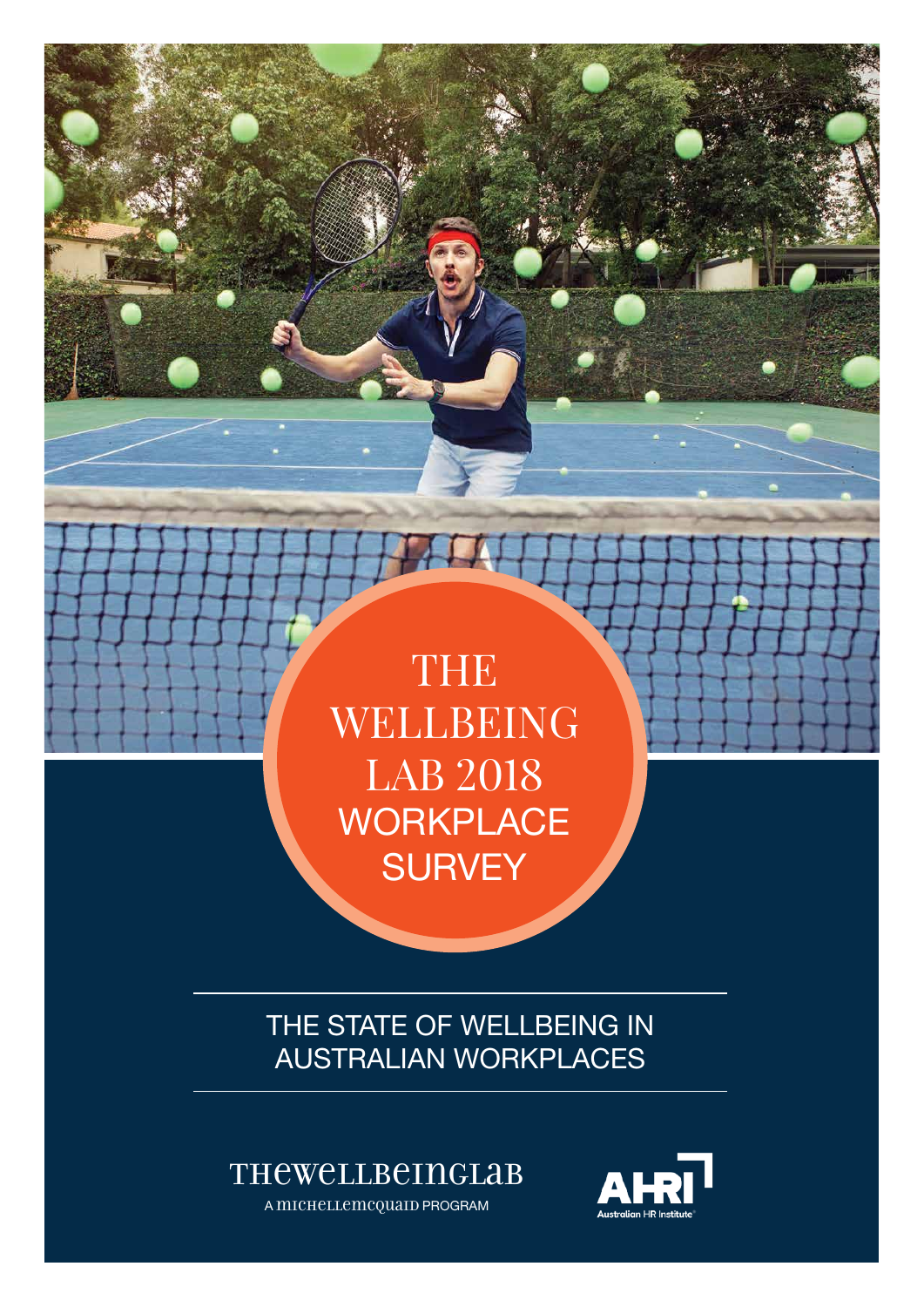# **CONTENTS**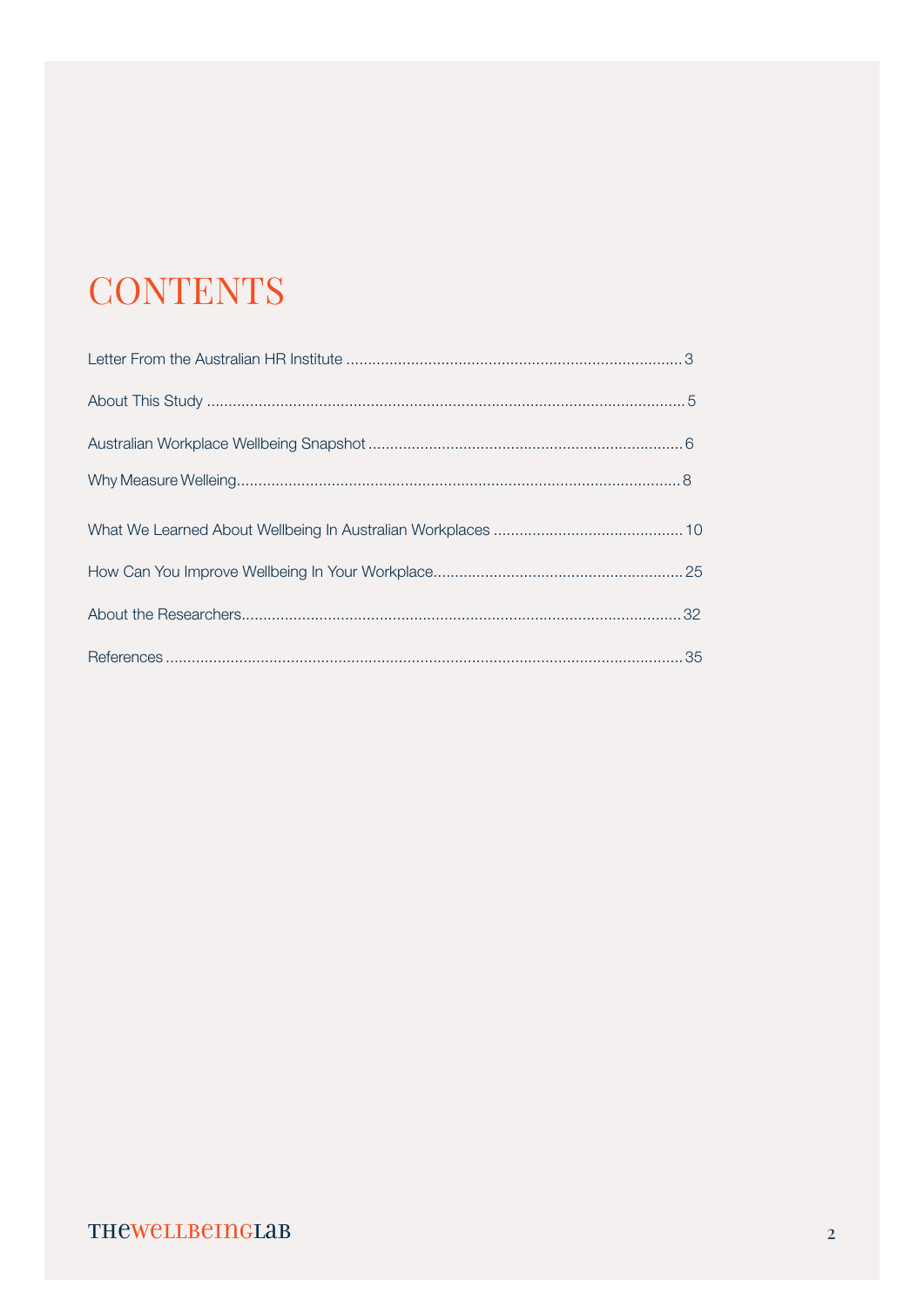## FROM THE AUSTRALIAN HR INSTITUTE

I am very pleased to commend the research that contributed to the findings in this report by The Wellbeing Lab.

There was a time when employers considered it in their interests to look after workers' wellbeing by providing them with resources which are summarised in the report as the three Fs: fruit, fitness and flu shots. More enlightened employers now tend to see those contributions as useful, but somewhat tokenistic and are more interested in interventions that contribute to, what I like to call, employee vitality. Those employers want their workers to be in such physical, mental, and social shape that they are ready, willing, and able to contribute, through their work, to the competitiveness and sustainability of the enterprise.

That doesn't simply mean creating workplaces which are not harmful to workers' physical and mental health but, more positively, creating workplaces that contribute to meaning and purpose in workers' lives. That, in turn, means enabling workers to be present and fully engaged in work, with the potential of also gaining a sense of satisfaction and achievement.

Being fully energised goes beyond simply examining a person's employment, though for a great many people work constitutes a significant proportion of their waking hours.

Because The Wellbeing Lab data looks at workers from the perspectives of individual, team, and organisation in order to get a sense of what influences where they are on a continuum from thriving to struggling, the data enables us to understand better the things that sustain thriving workplaces and the things that undermine them.

At an individual level, we know, for example, that people who have more autonomy in their work are more likely to thrive, especially if they can make use of support options through their team and the organisation. The data also reveals that organisations which create work that is worthwhile, enable their workers to enjoy a sense of purpose and meaning. Skilled HR practitioners have long understood the usefulness of that strategy.

By contrast, iworkers' sense of wellbeing is undermined when they have limited control in how they go about their work, and/or have no option other than to confide in outsiders when they are struggling, or alternatively bear the burden alone and tell no one. This may, in part, reflect the challenge many of us feel in relation to privacy in our lives.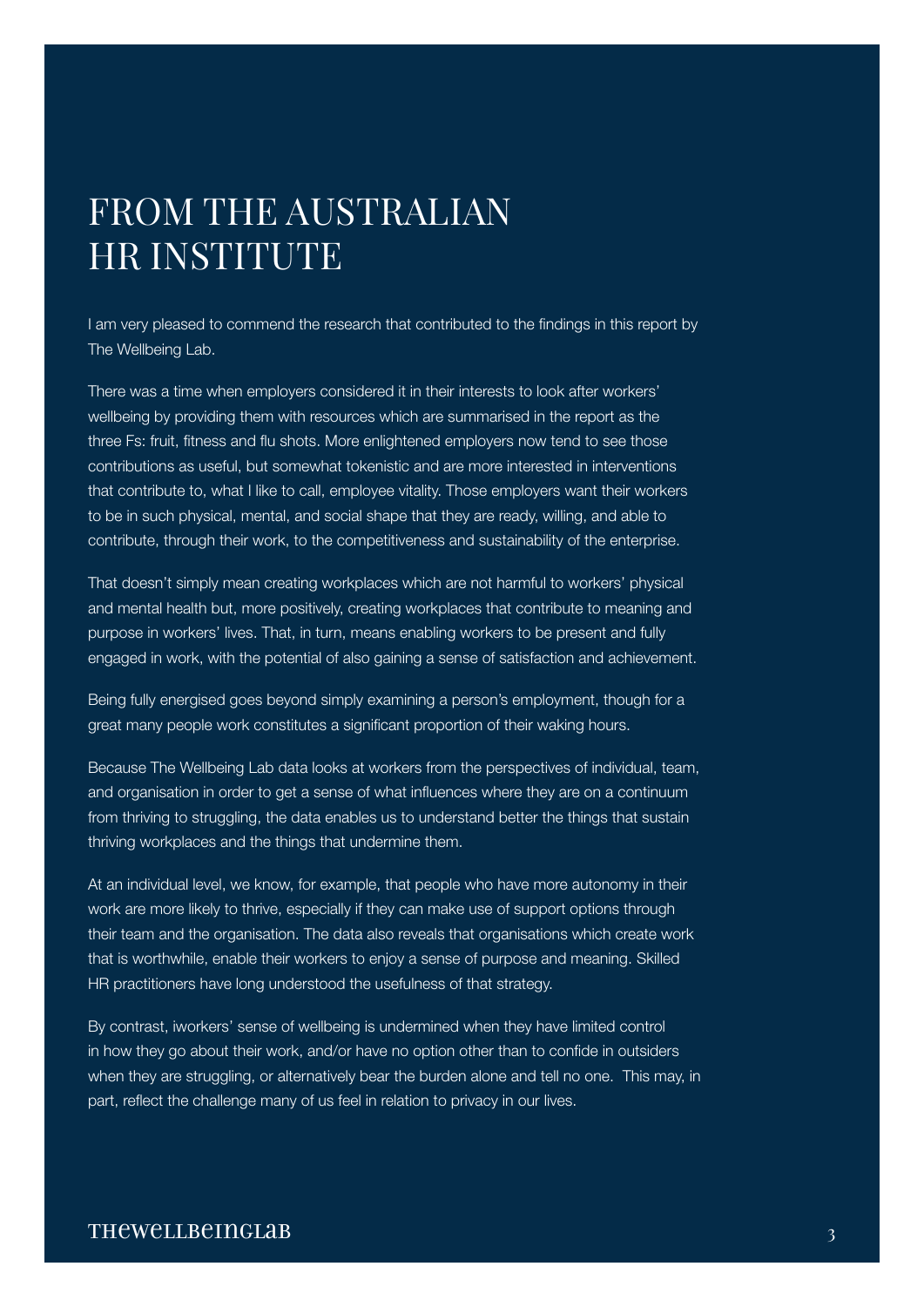Some of the data reveals interesting but unsurprising results. For example, on average, 23% of men report that they are thriving, while only 14% of women see themselves at that end of the continuum. Similarly, 40% of C-suite executives report being 'on top of the world,' while only 11% of administrative staff and 10% of retail, sales or customer service staff, see themselves thriving. While not explored in this research, understanding the role gender plays in these workplace self-assessments is an area worthy of further exploration.

Speaking as the head of the HR Institute, it was disturbing to see the data that revealed workers who were struggling to maintain a sense of wellbeing at work confide in an outsider, another team member, the leader, or no one at all, before they will tell HR.

AHRI's answer to that state of affairs has been to acknowledge it as a reality and to continue to work towards significantly lifting standards through professional certification. In Australia today, we have a situation where anyone off the street can call themselves an HR practitioner, and it is for that reason that AHRI is driving a strategy that will, in time, require all HR practitioners to be certified. In this way, employers and workers can have increased confidence in the professionalism of the HR practitioners they work alongside.

As the professional certification momentum gathers pace, a greater number of HR practitioners are behaving in ways which increase the likelihood that workers will see the value in approaching HR in times of difficulty. While HR is tasked with creating sustainable organisational value, that value will only be derived when the people and resources within the organisation are connected through common purpose, and they feel safe and confident that they will be treated fairly.



Lyn Goodear Chief Executive Officer Australian HR Institute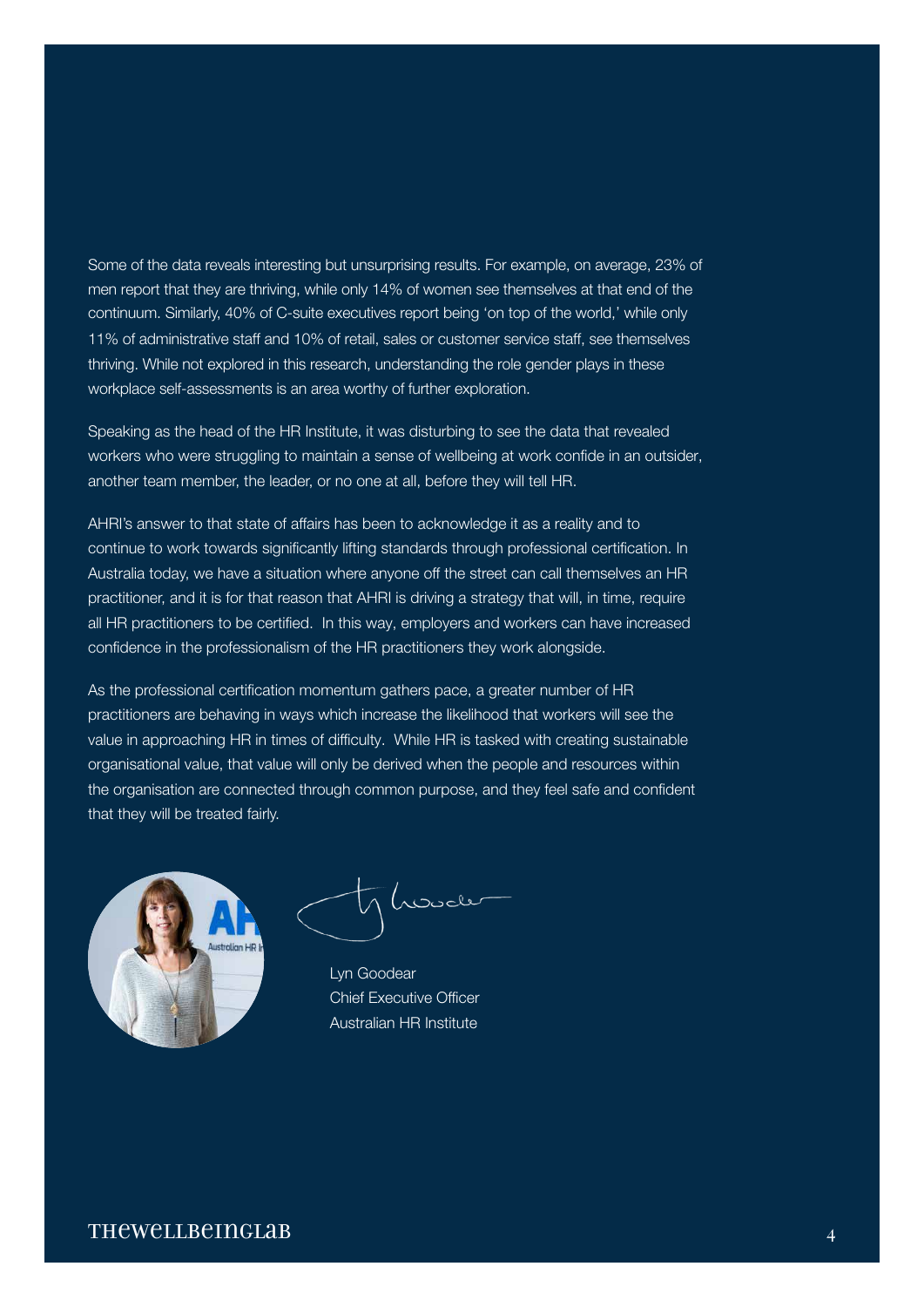# ABOUT THIS STUDY

The Wellbeing Lab 2018 Workplace Survey is the largest comprehensive survey of the State of Wellbeing in Australian Workplaces since 2010. The Wellbeing Lab and the Australian HR Institute (**[www.ahri.com.au](https://www.ahri.com.au)**) have published this report to give organisations and workers the information they need to better understand the factors supporting and undermining wellbeing in our workplaces in order to more intelligently shape workplace wellbeing strategies.

Based on the PERMAH Workplace Survey (**[www.permahsurvey.com](http://www.permahsurvey.com)**) developed by **[Dr. Peggy Kern](http://www.peggykern.org/)** from the University of Melbourne, a sample of 1,002 people completed the Workplace Survey. Respondents were representative of the Australian workforce during September 2018, and included:

| <b>GENDER</b>    |            |                 |                                    |                 |            |                 |           |  |
|------------------|------------|-----------------|------------------------------------|-----------------|------------|-----------------|-----------|--|
| Men              |            |                 | Women                              |                 |            |                 |           |  |
| 500              |            |                 | 502                                |                 |            |                 |           |  |
|                  |            |                 |                                    |                 |            |                 |           |  |
| AGE GROUPS       |            |                 |                                    |                 |            |                 |           |  |
| $25 - 34$ years  |            | $35 - 44$ years |                                    | $45 - 54$ years |            | $55 - 65$ years |           |  |
| 269              |            | 252             |                                    | 248             |            | 233             |           |  |
|                  |            |                 |                                    |                 |            |                 |           |  |
| <b>LOCATIONS</b> |            |                 |                                    |                 |            |                 |           |  |
| <b>NSW</b>       | <b>VIC</b> | <b>QLD</b>      | <b>SA</b>                          | <b>WA</b>       | <b>ACT</b> | <b>TAS</b>      | <b>NT</b> |  |
| 324              | 259        | 200             | 70                                 | 102             | 18         | 21              | 8         |  |
|                  |            |                 |                                    |                 |            |                 |           |  |
| <b>JOB ROLES</b> |            |                 |                                    |                 |            |                 |           |  |
| Owners           |            | 500             | <b>Community/Personal Services</b> |                 |            | 27              |           |  |
| C-Suite          |            | 22              | Administrative                     |                 |            | 198             |           |  |
| <b>Directors</b> |            | 17              | <b>Retail/Customer Service</b>     |                 |            | 59              |           |  |
| Managers         |            | 214             | Tradespeople                       |                 |            | 112             |           |  |
| Professional     |            | 264             | Other                              |                 | 22         |                 |           |  |

Industries were representative of Australian workplaces ranging from Agriculture to Banking, Education, Telecommunications, Manufacturing, Mining, Science, Trades and Tourism to name just a few.

If you would like more information about the report or additional findings by gender, age, location, job role or industry, please contact **[chelle@thewellbeinglab.com](mailto: chelle@thewellbeinglab.com)**.

## THEWELLBEINGLAB 5

Technical 31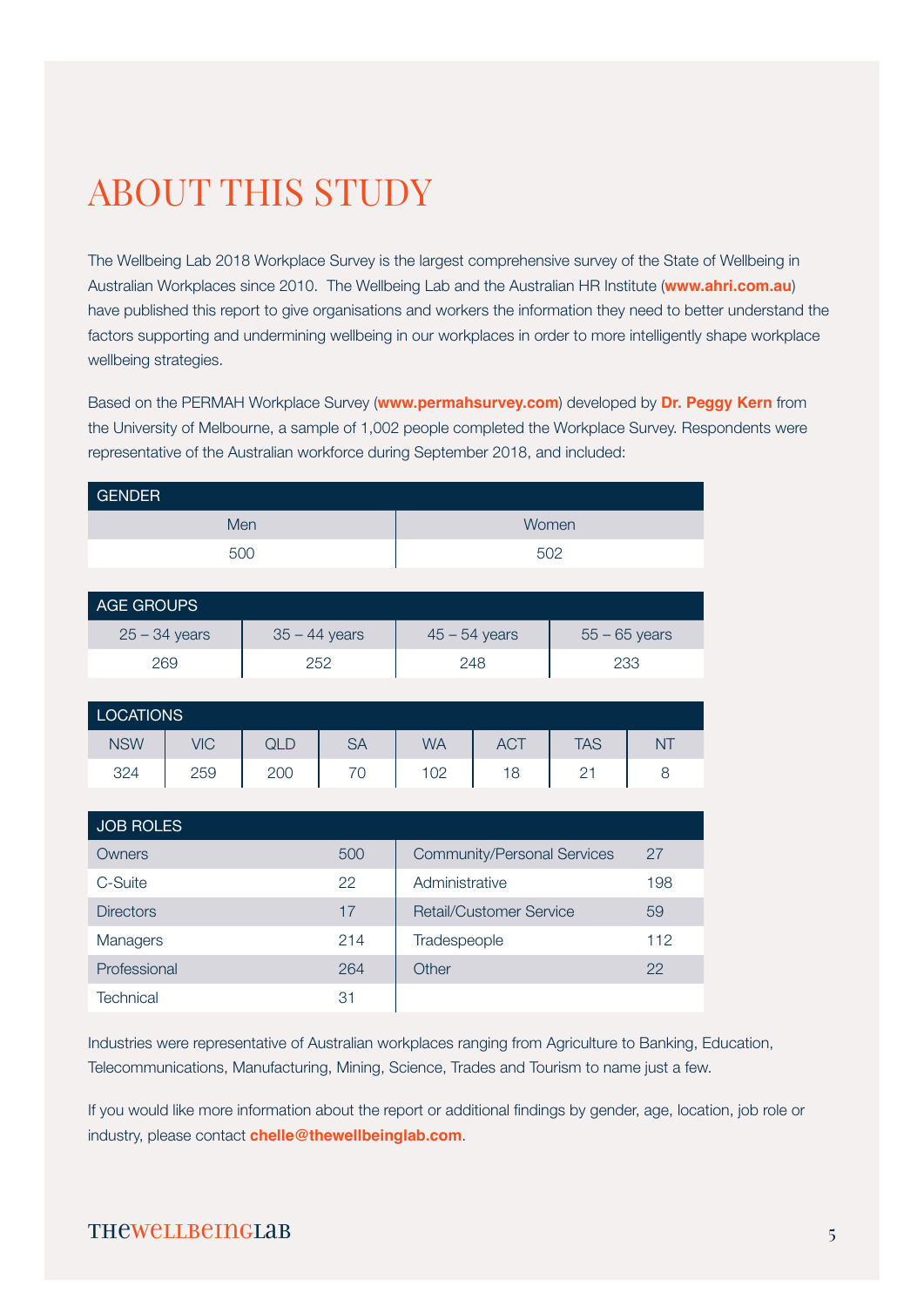# AUSTRALIAN WORKPLACE WELLBEING SNAPSHOT

#### THE CURRENT STATE OF WORKPLACE WELLBEING IN AUSTRALIA



- Men were more likely to be consistently thriving.
- There are real no real age differences in the results.
- South Australians more likely to be consistently thriving than workers in other parts of Australia.
- Workers in the Consulting industry were more likely to be consistently thriving, while workers in the Mining and Resources industries were living well despite struggles.
- Workers in more senior job roles that have high levels of autonomy and control were more likely to be consistently thriving (i.e., directors 41.2% and C-suite 40.3% - almost double any other role in workplaces), while those in high responsibility/ low power roles were more likely to be really struggling or just getting by (i.e., administrative roles 43.4% and sales/customer services role 44.1%).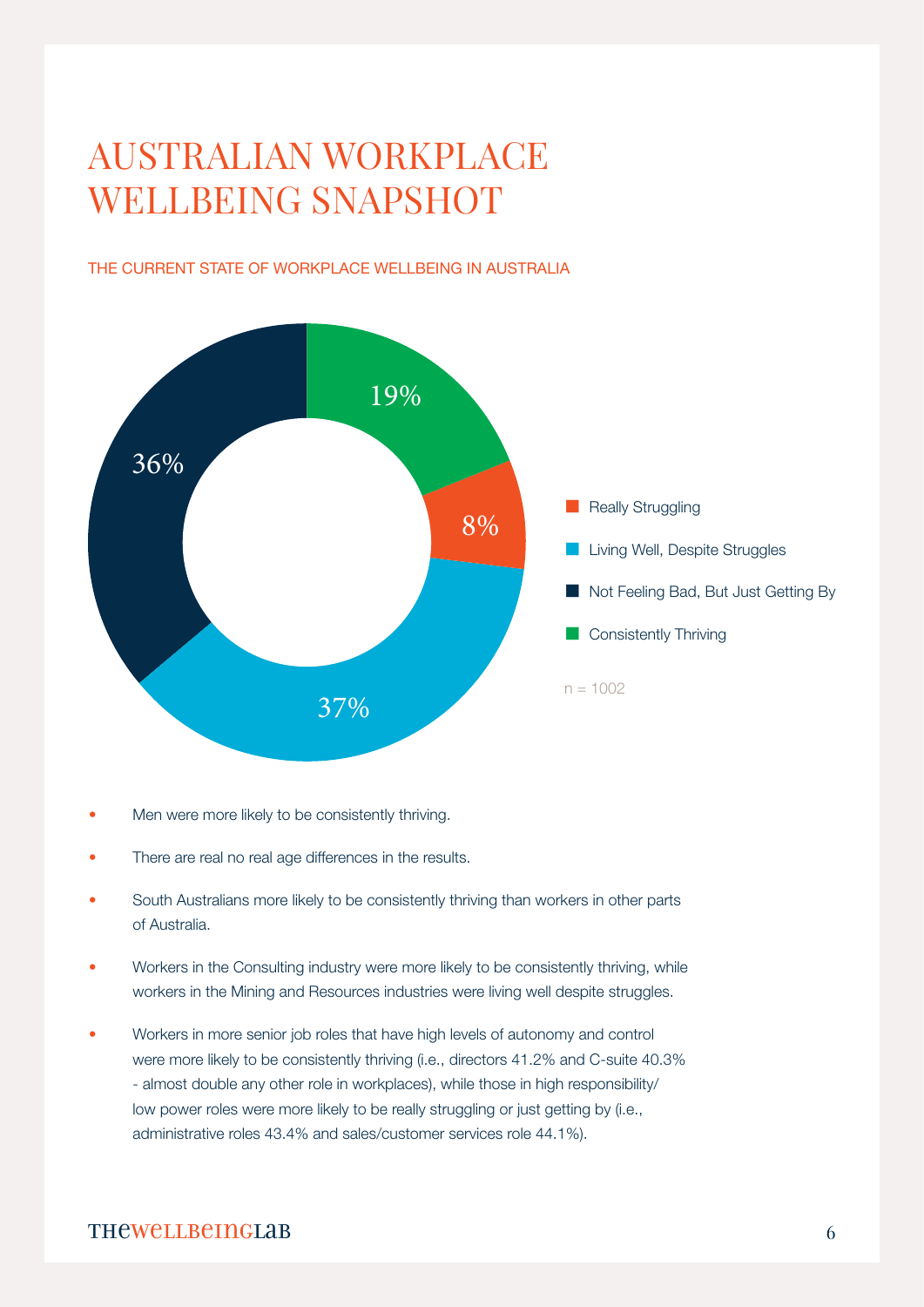#### FACTORS THAT APPEAR TO SUPPORT WELLBEING AND RESILIENCE

| <b>INDIVIDUALS</b>                                                                                                                          | <b>TEAMS</b>                                                                                         | <b>ORGANISATIONS</b>                                                                                                                                                                                                                                   |
|---------------------------------------------------------------------------------------------------------------------------------------------|------------------------------------------------------------------------------------------------------|--------------------------------------------------------------------------------------------------------------------------------------------------------------------------------------------------------------------------------------------------------|
| Workers who are<br>consistently thriving are<br>differentiated by their high<br>levels of positive emotions<br>and engagement at work.      | Teams where members are<br>consistently thriving provide<br>a sense of safety and<br>mutual support. | Organisations with<br>consistently thriving workers<br>are positive, engaging<br>places to work and do<br>work that is perceived to be<br>valuable, worthwhile and<br>provide a sense of meaning.                                                      |
| Resilient workers have<br>strong relationships and a<br>sense of meaning.                                                                   | Teams where members are<br>resilient are differentiated<br>by their higher levels of<br>meaning.     | Providing fruit, fitness &<br>flu shots, mental first aid,<br>and employee assistance<br>programs are necessary<br>foundations to support<br>workers, but consistently<br>thriving organisations<br>provide a broader range of<br>wellbeing offerings. |
| Workers who have more<br>autonomy and are able to<br>choose how they go about<br>their work are more likely to<br>be consistently thriving. | Supportive leaders and<br>team members help each<br>other to thrive and be<br>resilient.             | Organisations where HR<br>teams are viewed as a<br>source of support when<br>workers are struggling<br>are more likely to be<br>consistently thriving.                                                                                                 |
| Workers who are<br>consistently thriving access<br>a range of wellbeing<br>support options.                                                 |                                                                                                      |                                                                                                                                                                                                                                                        |

#### FACTORS THAT APPEAR TO UNDERMINE WELLBEING

| <b>INDIVIDUALS</b>                                                                                                      | <b>TEAMS</b>                                                                                                                | <b>ORGANISATIONS</b>                                                                                                                                                            |
|-------------------------------------------------------------------------------------------------------------------------|-----------------------------------------------------------------------------------------------------------------------------|---------------------------------------------------------------------------------------------------------------------------------------------------------------------------------|
| Workers who feel they have<br>less choice in how they go<br>about their work.                                           | Teams that are not<br>encouraging or supportive<br>of each other.                                                           | Organisations who do not<br>provide support for people's<br>wellbeing are less likely<br>to have workers who are<br>consistently thriving or living<br>well, despite struggles. |
| Workers relying primarily<br>on people outside of work<br>for help when they're really<br>struggling or telling no one. | Teams where leaders are<br>not seen as sources of<br>support when workers are<br>really struggling with their<br>wellbeing. |                                                                                                                                                                                 |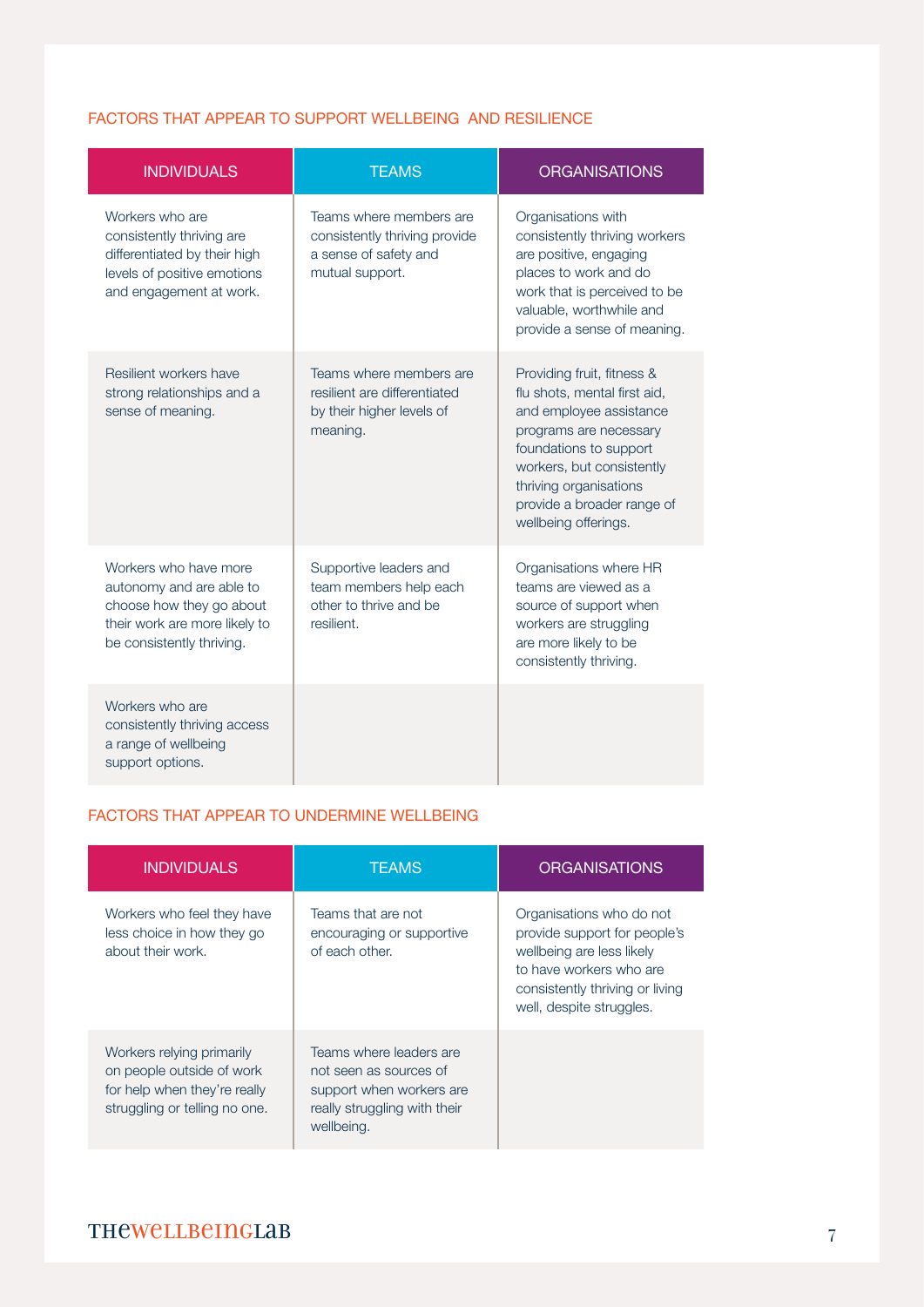# WHY MEASURE WORKPLACE WELLBEING?

While there are many ways of thinking about wellbeing, in its simplest form wellbeing is our ability to feel good and function effectively physically, mentally, and socially, and is not merely the absence of disease.<sup>1</sup> Thriving individuals are those who are able to consistently maintain a high level of wellbeing, even as they navigate the highs and lows of life.

As workplaces have become more diverse, technically connected, fast-paced and complex, the ability of workers to thrive as they go about their jobs has become a growing topic of conversations and concern in many boardrooms and at leadership tables. For example, the World Bank's Human Capital Index recently reported that there is a direct link between improving outcomes in health and productivity and economic growth in a rapidly changing world.<sup>2</sup> That is, wellbeing has a bottom-line impact for workers, organisations, and society.

Studies have found that when people are thriving at work, on average they are:

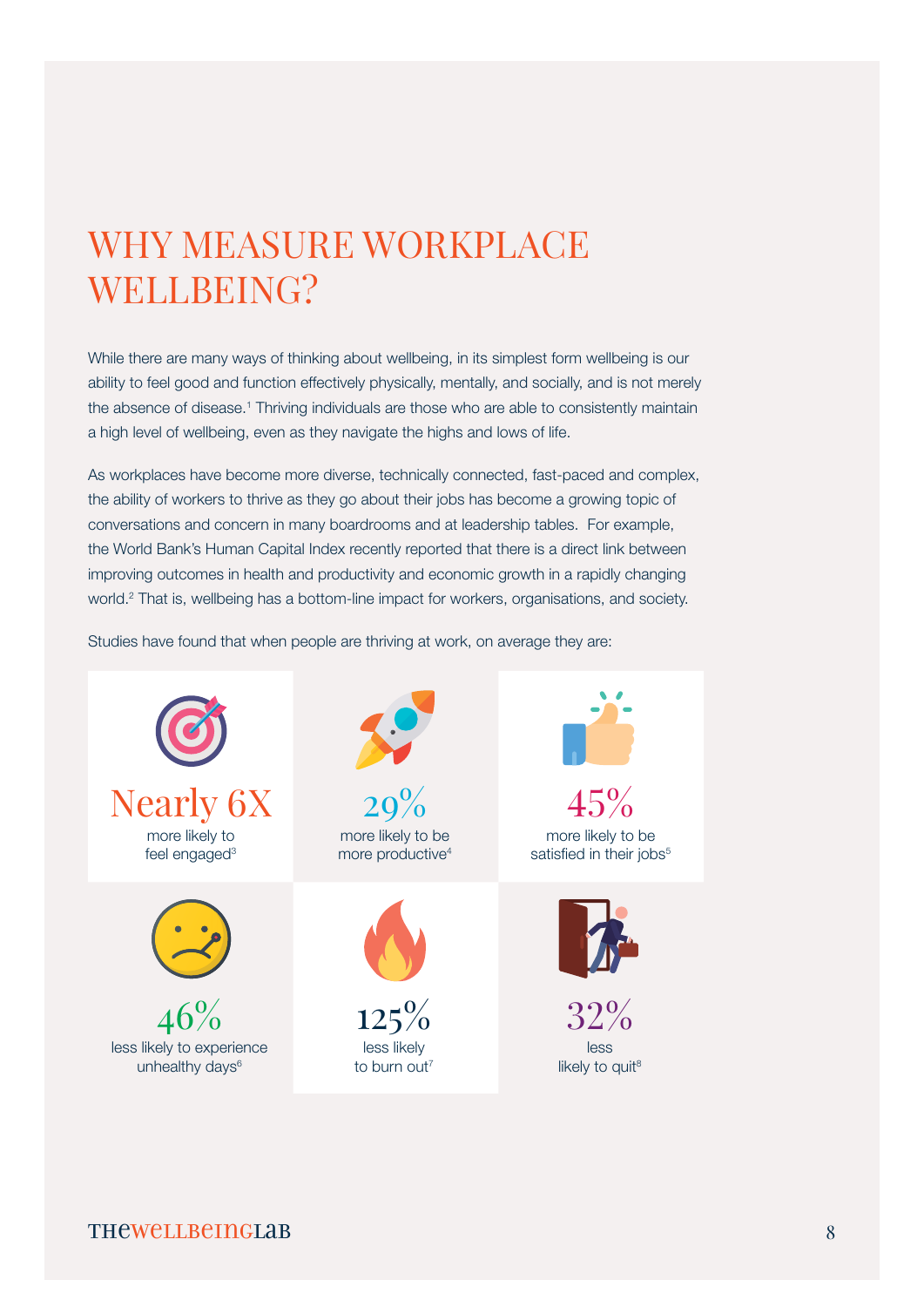In addition, workplaces that choose to invest in employee wellbeing and have happy and engaged workers experience, on average:



Wellbeing and work can create a mutually enhancing cycle. When we feel physically, mentally, and socially well, we bring more energy, focus, and motivation to work and are more productive, thereby creating positive outcomes for both workers and their organisations. For example, research has found that for every dollar spent on improving wellbeing in workplaces there is, on average, a \$2.30 positive return on their investment<sup>15</sup>.

Work also provides opportunities for creating learning moments, meaningful accomplishments, and joyful connections, which nourish our wellbeing.

An important question then becomes how to support wellbeing in workplaces. Professor Martin Seligman from the University of Pennsylvania suggests that the single most important step workplaces can take when it comes to improving worker's wellbeing is to measure it. "When team leader A, knows that team leader B's people are doing much better they will come up with all sorts of local ways to improve wellbeing," he explained.16

The 2018 Wellbeing Lab's Workplace Survey set out to do just that. using the PERMAH Workplace Survey (**[www.permahsurvey.com](http://www.permahsurvey.com)**) developed by **[Dr. Peggy Kern](http://www.peggykern.org)** from the University of Melbourne.17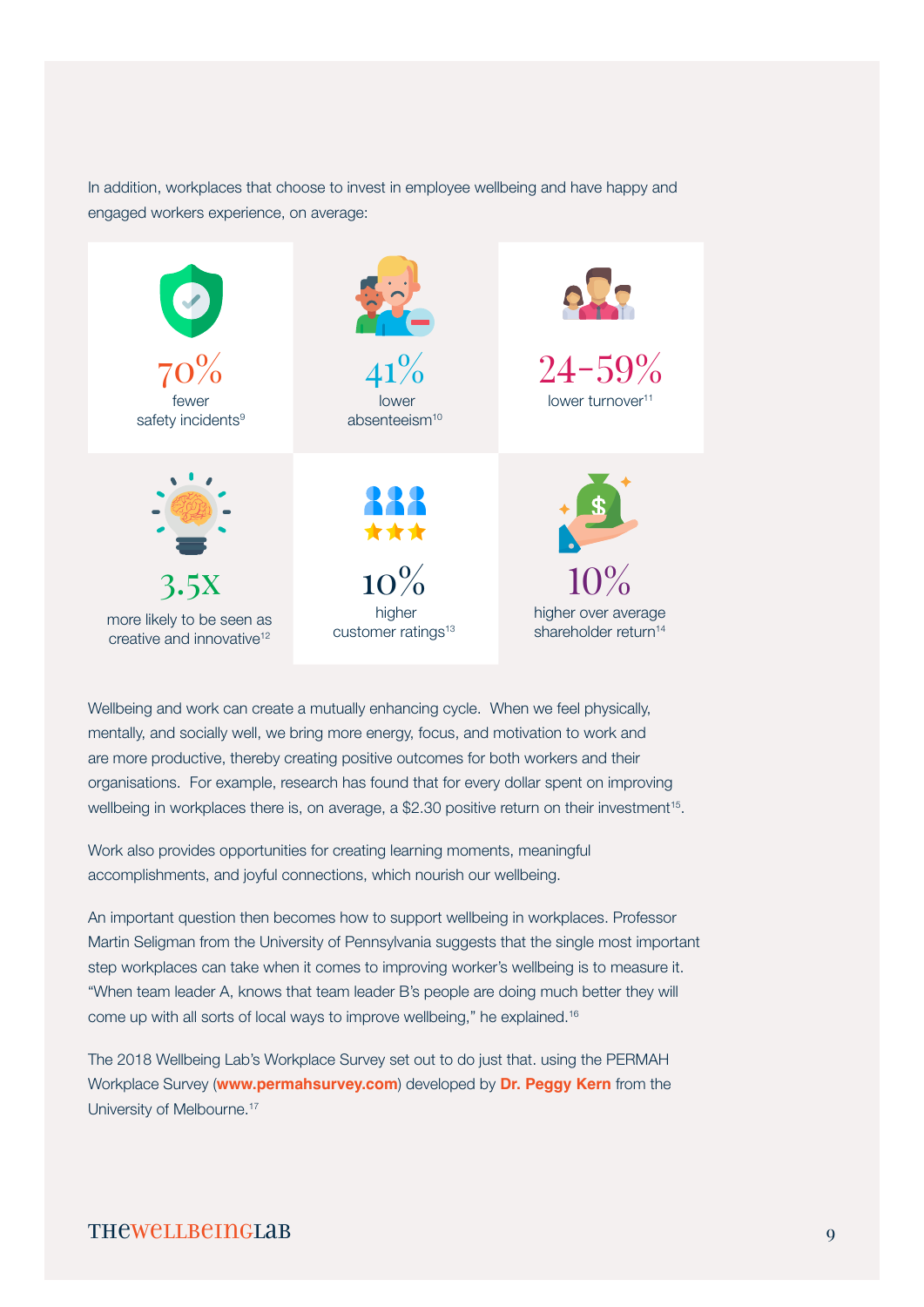## WHAT HAVE WE LEARNED ABOUT WORKPLACE WELLBEING?



Thriving shouldn't be our only goal for improving wellbeing in workplaces. Workers can live well and perform well, despite some struggles.



Different factors impact worker's wellbeing in different ways – a more nuanced understanding of wellbeing aids identification of enablers and barriers of wellbeing.



Workers, teams, and organisations all play a role in supporting, developing and maintaining wellbeing at work. Wellbeing is a collective proposition, not a sole endeavour.



Fruit, fitness, flu shots (the 3Fs) and Employee Assistance Programs are necessary, but not sufficient for workers to thrive.



Leaders and HR teams play an important role in supporting wellbeing for themselves and workers across the organisation.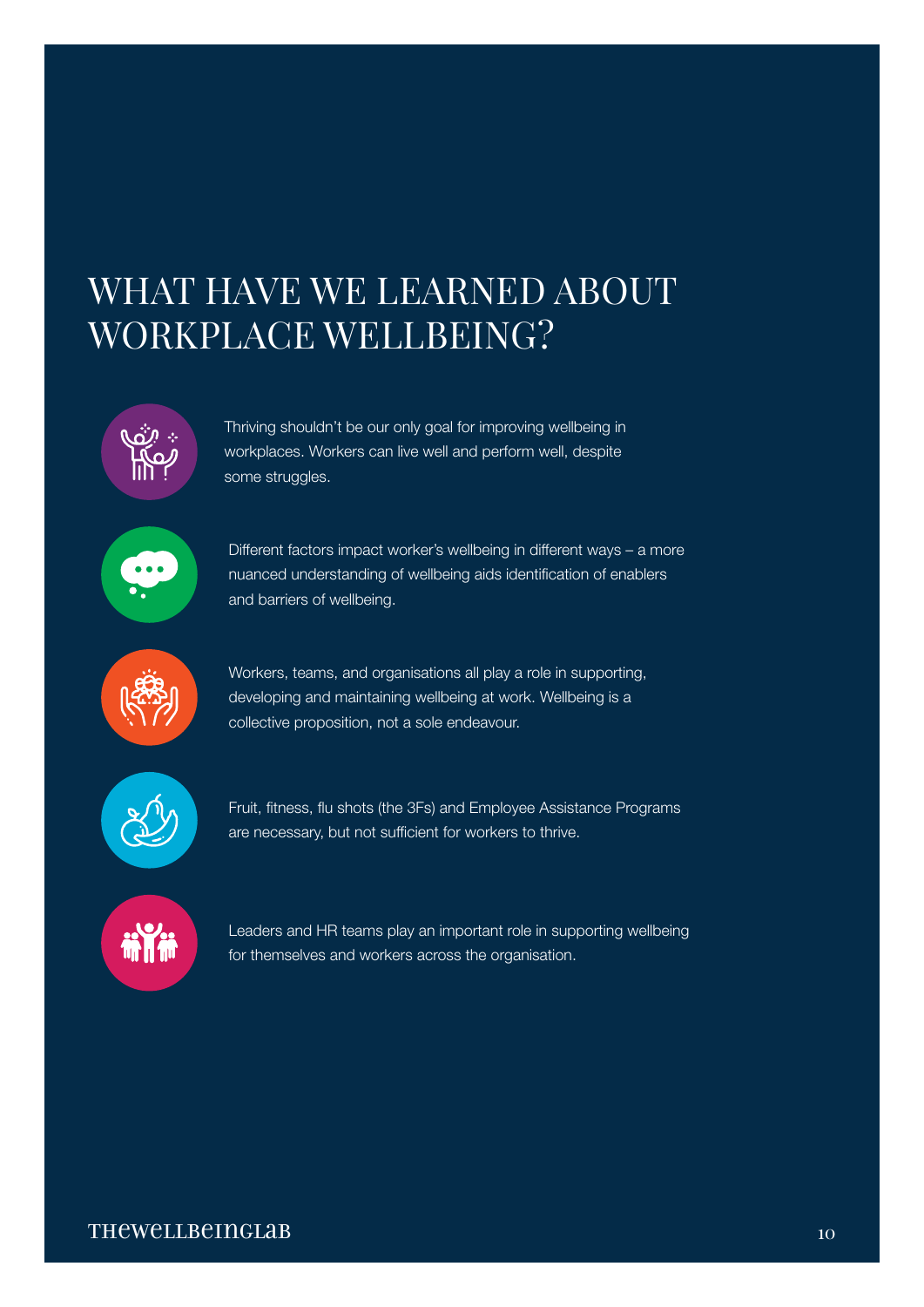## YOU CAN LIVE WELL DESPITE STRUGGLES

Wellbeing is generally measured as a continuum from languishing (feeling bad, functioning poorly, mental disorder) to flourishing (feeling and functioning well across multiple domains of life)18, 19. As a result, most workplace efforts to improve wellbeing focus on trying to help workers who are functioning move towards flourishing, so they can reap the potential bottom-line rewards of an organisation full of flourishing people.

If we were to look at the data we've gathered on Australian workplaces through this lens, 19% of workers were *consistently thriving*, 73% were *functioning*, and 8% were *really struggling*. However, of the 73% of workers *functioning*, further investigation uncovered that almost half of these people considered themselves to be *living well despite struggles*.



#### SINGLE CONTINUUM: WELLBEING TO ILL-BEING



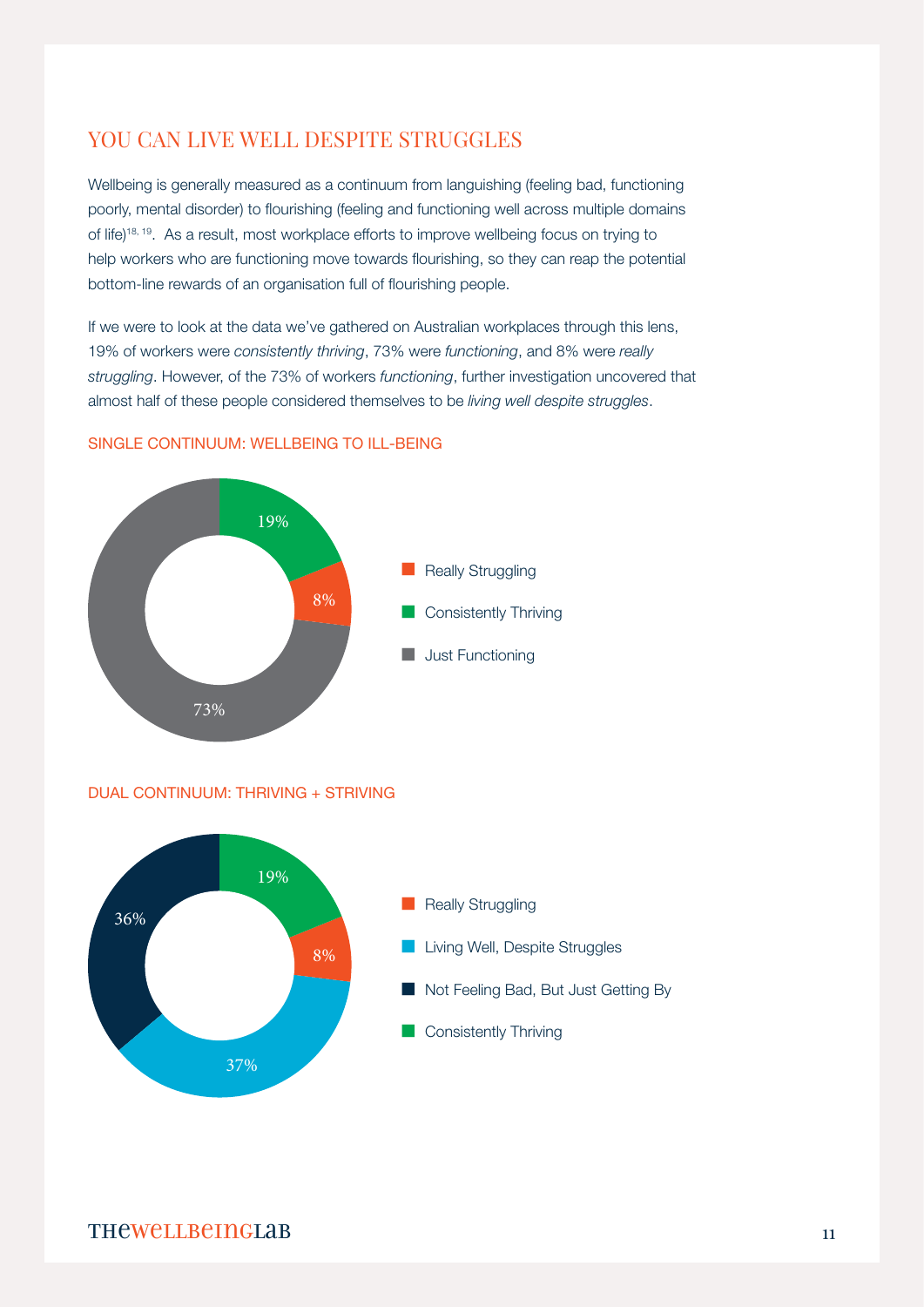Closer examination of the profiles of workers who were *living well despite struggles* also revealed that they resemble the *consistently thriving* group more than the *really struggling* group. For example, respondents reported significantly higher levels of wellbeing in every dimension we measured (positive emotions, engagement, relationships, meaning, accomplishment, and health) than those workers who were *not feeling bad but just getting by*. They were also more likely to feel that they could do their job well and had significantly higher levels of job satisfaction.



#### AVERAGE INDIVIDUAL OUTCOMES BY STATE OF WELLBEING

This suggests that the presence of wellbeing and the absence of struggle are related but distinct dimensions. It is possible to thrive despite struggles, and it is possible to not experience wellbeing even in the absence of struggles.

We are not the first people to reach this conclusion. Several decades ago, Professor Corey Keyes<sup>20</sup> proposed a two continua model that measures the presence or absence of mental health on one continuum (i.e., is someone thriving), and the presence or absence of mental illness on an intersecting continuum (i.e., is someone struggling).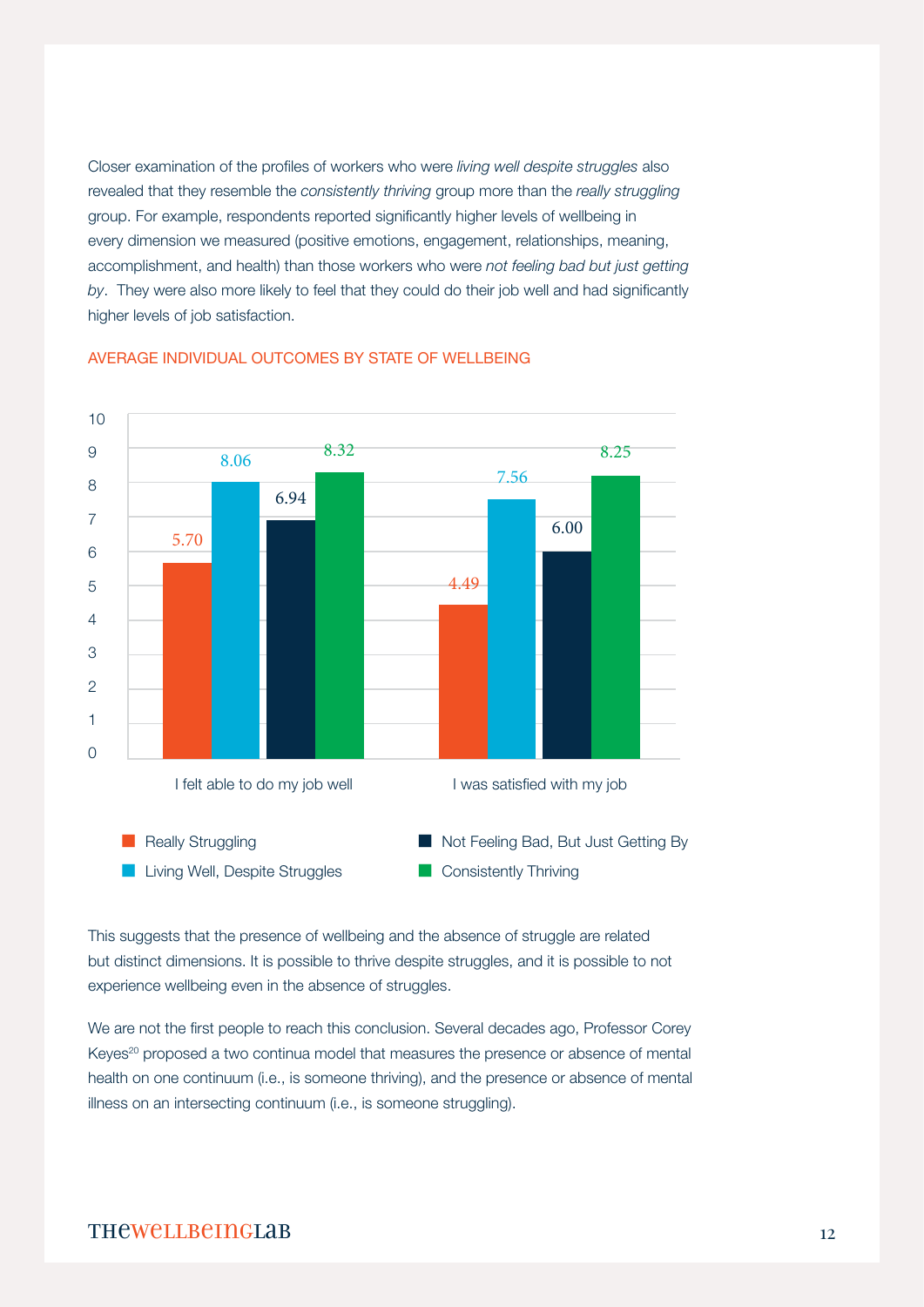

Keye's also found that individuals who were living well despite their struggles generally functioned better than those who were not feeling bad but just getting by.<sup>21</sup> While our research did not limit respondents' 'struggles' to mental illness, it does replicate his general findings.

As a result, we believe that this data suggests that instead of just functioning, people who are *living well despite struggles* are demonstrating incredible levels of resilience with many of them thriving in their own ways. This group of workers could offer rich insights and practices to help us understand and enable resilience in the face of struggles – something that is absent from current research and workplace wellbeing strategies, and we believe needs further exploration. As they were significantly more motivated to support their own wellbeing than workers who were *just getting by* or *really struggling*, they also potentially require different types of workplace wellbeing programs and support.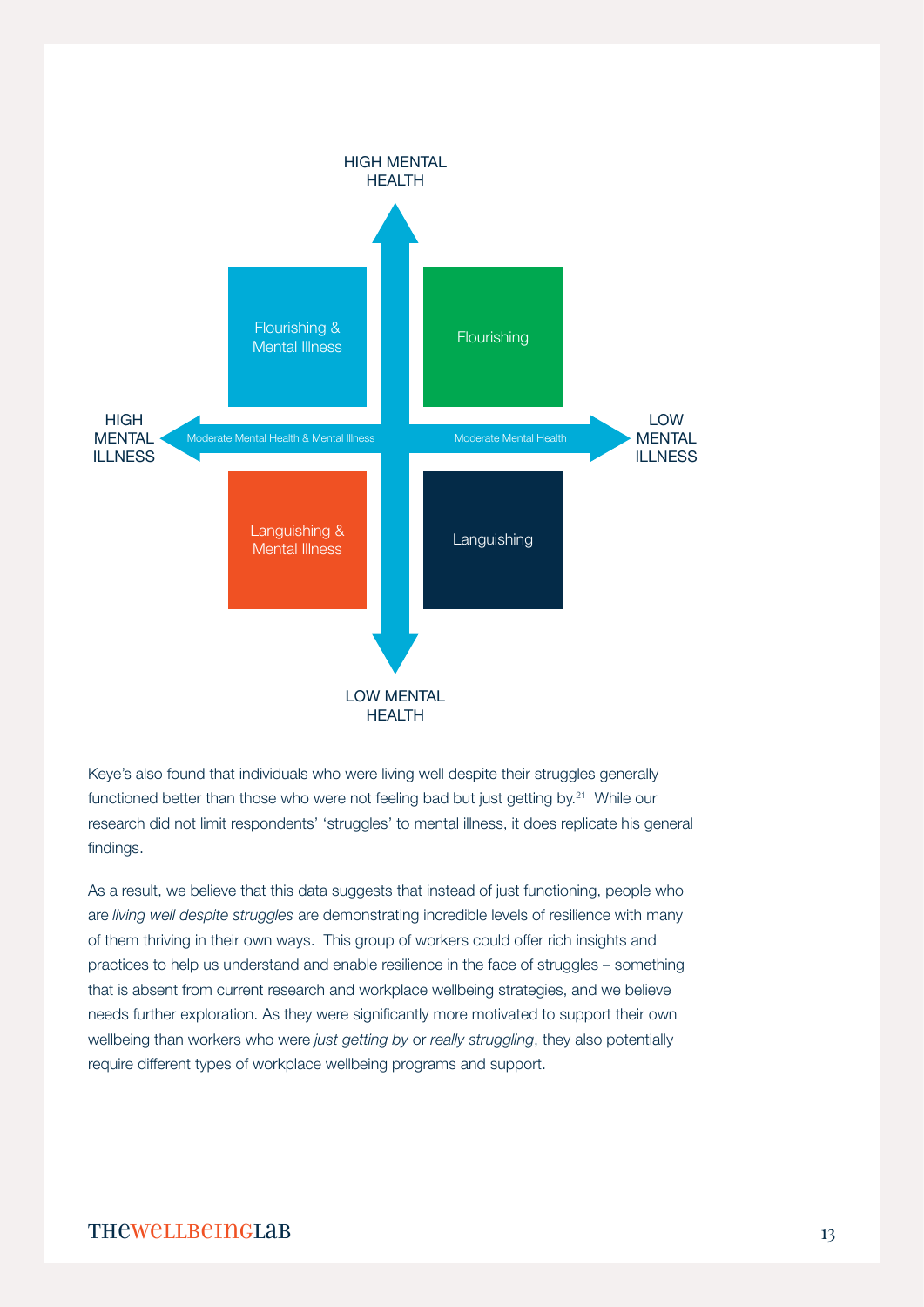

#### AVERAGE WELLBEING CONFIDENCE & MOTIVATION BY STATE OF WELLBEING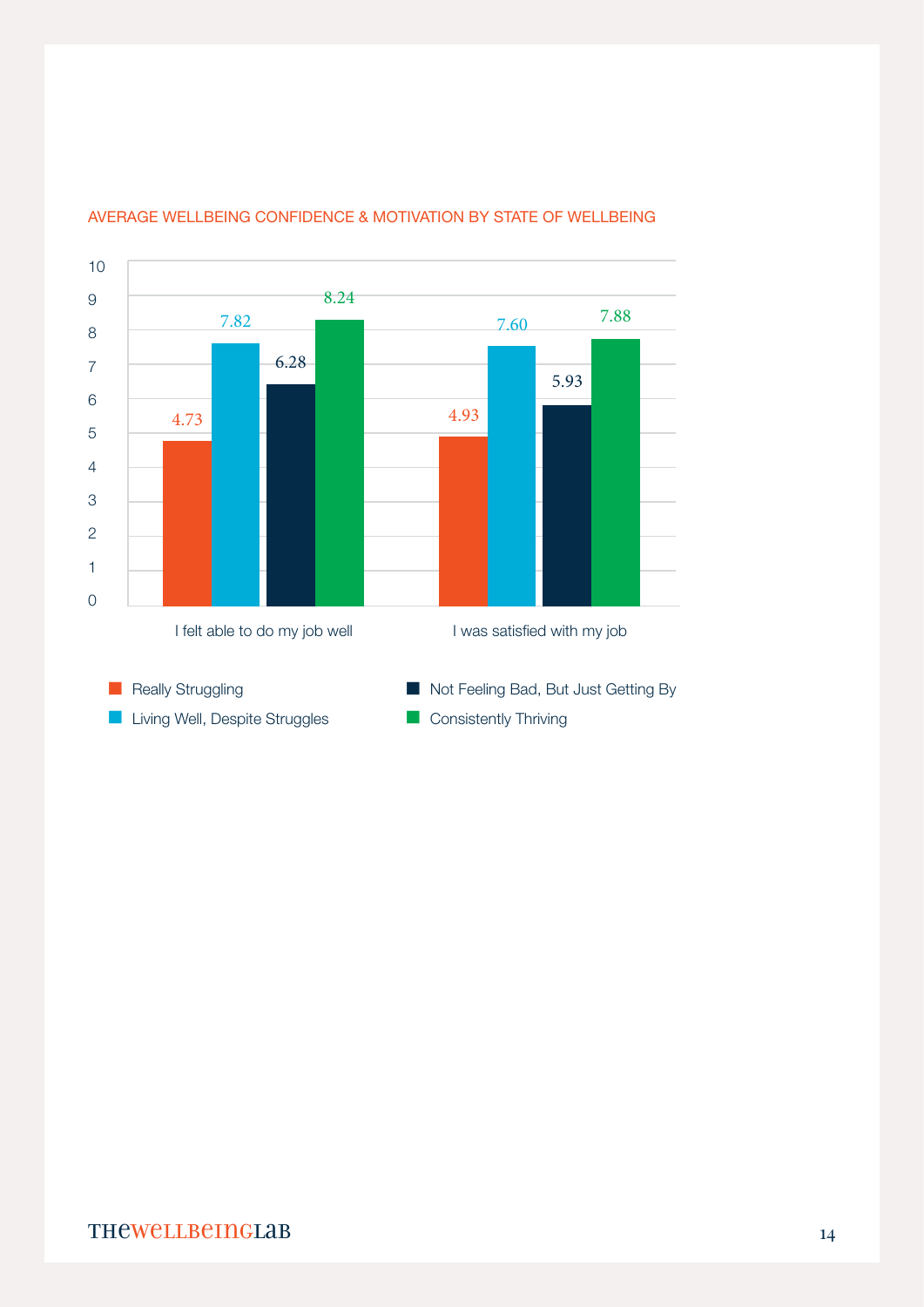## DIFFERENT WELLBEING FACTORS IMPACT DIFFERENT PEOPLE

Researchers have proposed numerous theories of what comprises wellbeing. In 2011, Professor Martin Seligman one of the world's leading wellbeing researchers offered his own model, known as "PERMA". Seligman's model suggests that wellbeing arises from five factors:

- **Positive emotions:** experiencing positive feelings such as joy, calmness, and happiness.
- **Engagement:** being interested and involved in life.
- **Relationships:** feeling loved, valued, and connected with other people.
- **Meaning:** having a sense of direction, feeling that our lives are valuable and worthwhile, and connecting to something bigger than ourselves.
- Accomplishment: the belief and ability to do things that matter most to us, achieving goals, and having a sense of mastery.22

We (and many others, including the World Health Organisation<sup>23</sup>) believe that physical health is also a key part of wellbeing. Everything is just easier when you feel physically healthy. So, we refer to this model as "PERMAH" – adding the H for health.

Seligman has previously explained that in order to flourish, people need to cultivate each of these pillars of wellbeing. But how much we need of each varies depending on the type of person we are, the situations we're in, and the outcomes we want to achieve.<sup>24</sup> This means that the 'right' wellbeing approach looks different for each of us.

We chose the PERMAH framework to measure wellbeing in Australian workplaces because it provides a practical way to start developing a personalised approach to building and sustaining wellbeing. We did not choose it because we believe it has been conclusively proven as the roadmap to wellbeing; after all, good science is never proven but is an evolving process of ongoing learning and refinement. Rather, we chose it because we've found that the PERMAH framework is a useful, easy way for people to understand, measure, and take action, using evidence-based research and tools.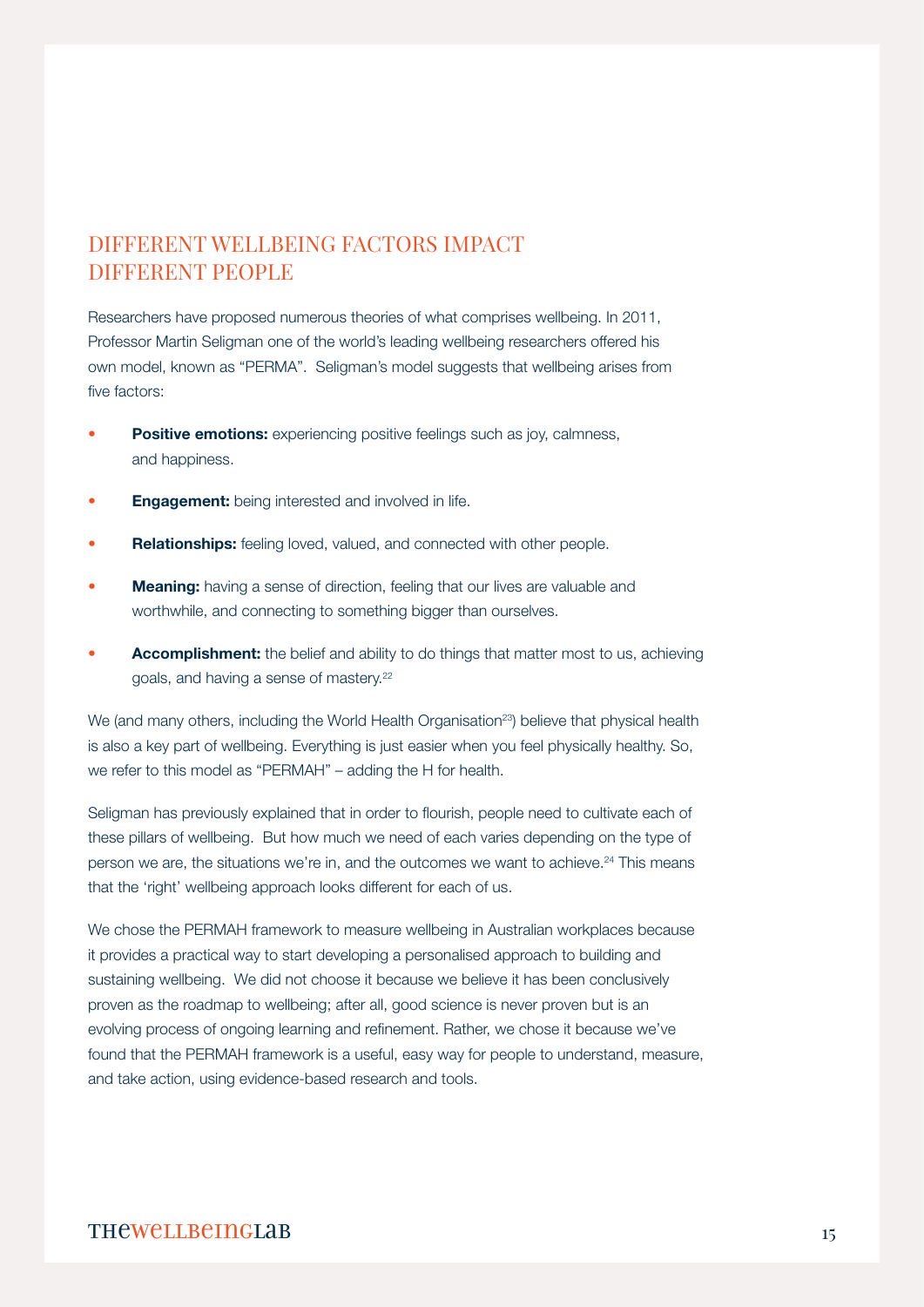For example, the *consistently thriving* workers reported significantly higher levels of positive emotion, engagement and physical health than other workers, but had similar levels of relationships, meaning, and accomplishment as the *living well despite struggles* workers. For workplaces focused on developing employee engagement, there might be greater benefit in focusing on developing strong, positive relationships, helping workers see the value of the work they do, and incorporating goal-setting strategies to assist workers in setting and achieving meaningful goals. This is especially true of those people who are *really struggling* or *just getting by*.

More research specifically testing these hypotheses is needed, but this more nuanced perspective provides insights into potential enablers and barriers toward assisting more workers to thrive despite struggles.



#### STATE OF WORKPLACE WELLBEING BY PERMAH INDIVIDUAL FACTORS

**Really Struggling Living Well, Despite Struggles** Not Feeling Bad, But Just Getting By **Consistently Thriving**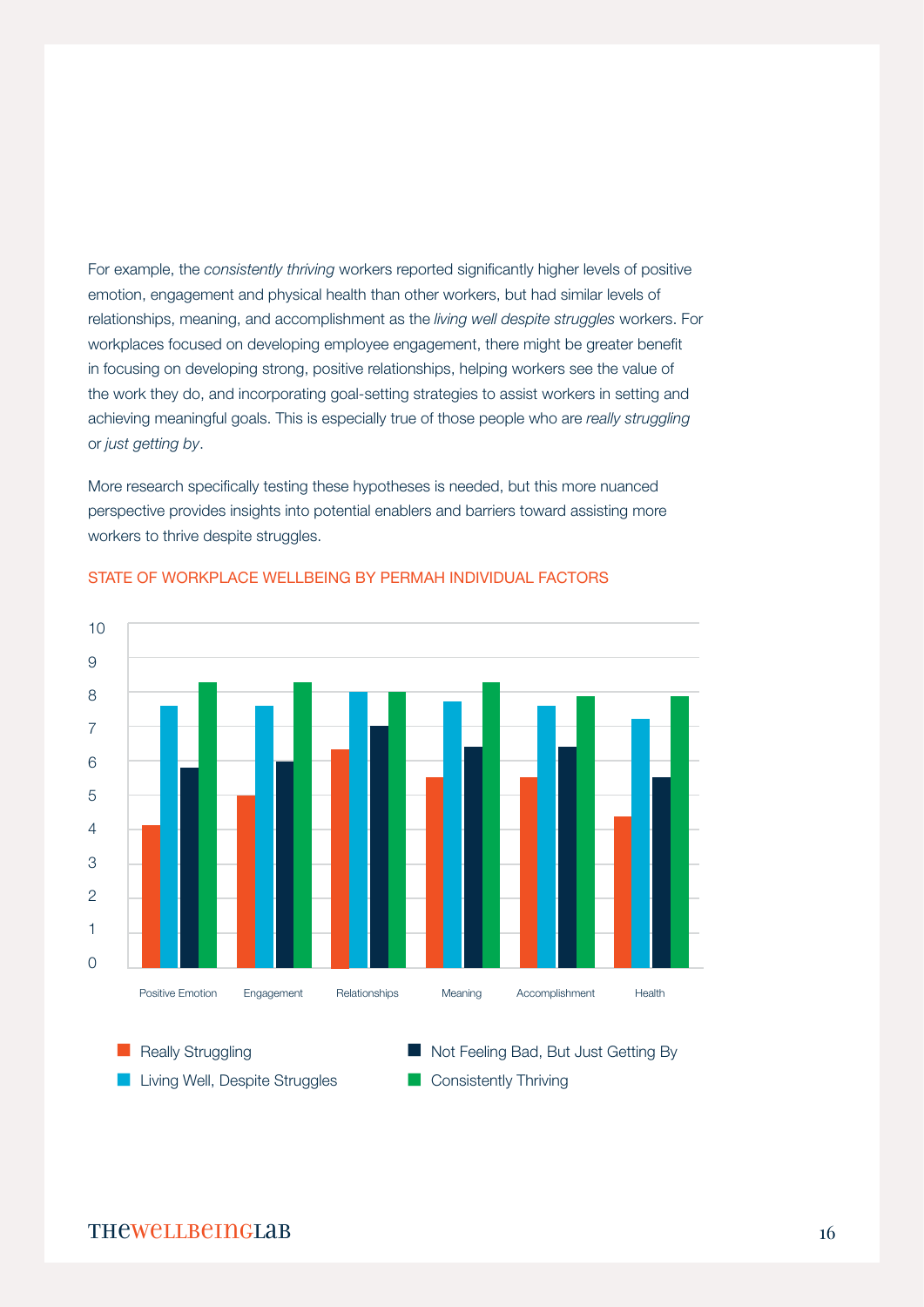## WELLBEING IS NOT A SOLO ENDEAVOUR

A growing body of evidence suggests that there is a lot that each person can do to look after their own wellbeing.25 Rather than setting the goal of thriving all the time, having perfect PERMAH scores, or achieving any other number on a wellbeing report, we've found that the real prize is in helping people to become informed, confident, and active participants in shaping their own wellbeing. This helps them to develop the knowledge, tools, and support so they can wholeheartedly show up and be fully engaged in work and life — whatever it throws at them.

It is also important to understand that wellbeing habits, attitudes and actions spread through a complicated web of social connections around us.<sub>26</sub> For example, when we measured the PERMAH factors at an individual, team and organisation level we found that, overall, Australian workers weren't doing too badly when it comes to looking after their own wellbeing and, generally, their team also helps to support their wellbeing. However, organisational decisions and actions often undermine workers' sense of wellbeing, particularly when it comes to being encouraging and supportive of each other at work.



#### AVERAGE PERMAH SCORES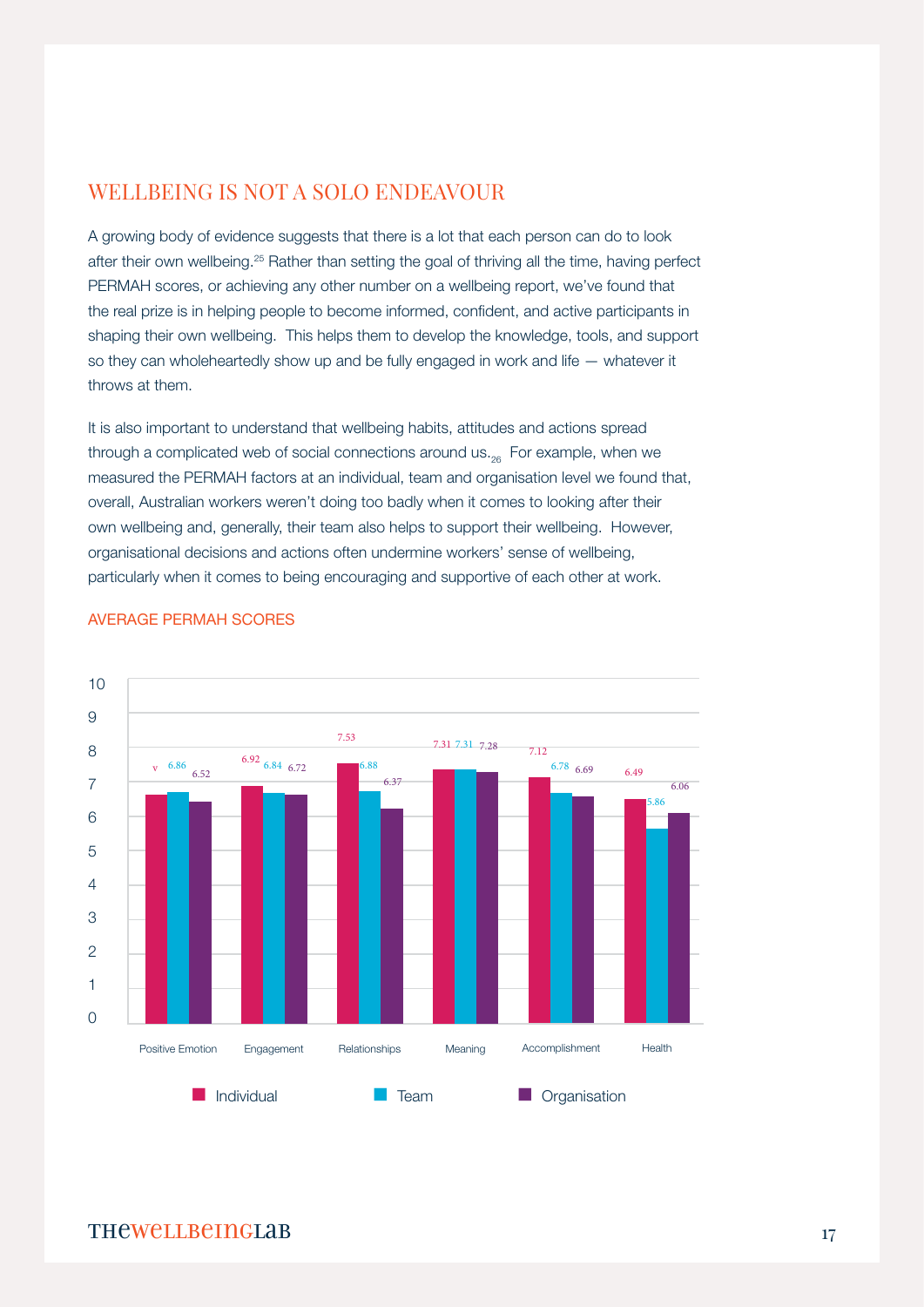The data we gathered shows that workers who were *really struggling* or *just getting by* especially felt that their team was not a safe place to bring up problems; their organisation was not a positive, supportive, or encouraging place to work; and neither their team nor the organisation support their physical health. They felt negative at work - disengaged, disinterested, and dissatisfied with their job. They were also much less likely than other workers to tell someone that they were struggling.

Respondents who were *living well despite struggles* indicated that even though they tried to be encouraging and supportive of others and felt supported by their team, paradoxically they didn't always feel like their team was a safe place to bring up problems and be honest about mistakes. They also felt that their organisation was less encouraging and supportive of their workers and, although their workplaces typically provided fruit, fitness, and flu shot programs (the 3Fs as we like to call them), they were less likely to believe that their organisation tried to help them to feel physically strong and healthy.

Respondents who told us that they were *consistently thriving* were more likely to feel supported by both their teams and organisations across each of the PERMAH factors. This suggests the need for systemic approaches that support individual, team, and organisational wellbeing strategies in workplaces, to help as many people as possible to thrive at work consistently.



#### AVERAGE PERMAH SCORES BY STATE OF WELLBEING

Really Struggling

- **Living Well, Despite Struggles**
- Not Feeling Bad, But Just Getting By
- **Consistently Thriving**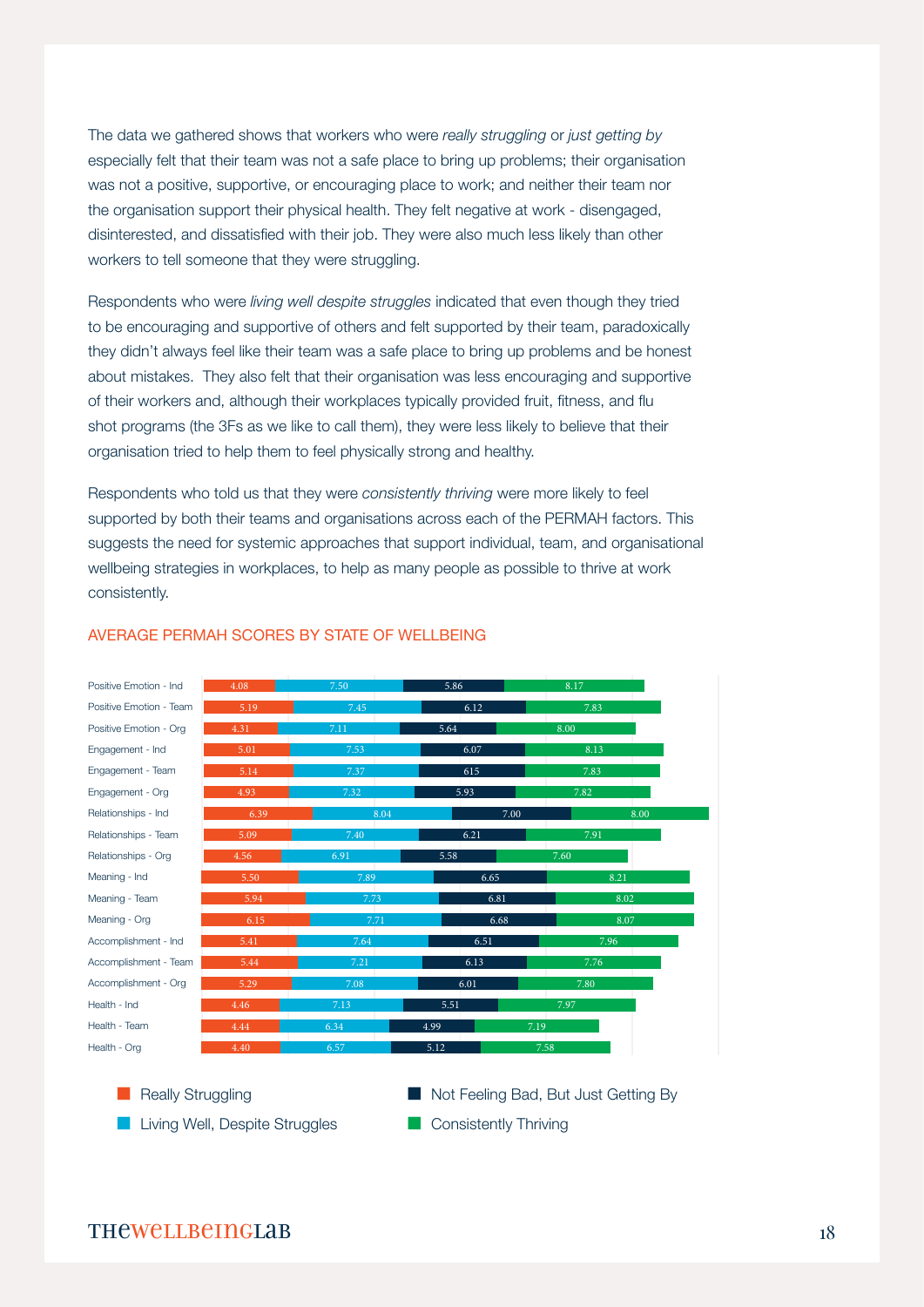While researchers are still discovering the best approaches for systemically supporting people's wellbeing, studies to date suggest that environments that enable people to fulfil their basic psychological needs of autonomy (having a sense of freedom of choice in one or more ways), competence (able to do one's work, learn, and grow), relatedness (connecting deeply with others)<sup>27</sup>, and provide a sense of safety (physical and psychological), can make it easier for people to thrive consistently<sup>28</sup>.

For example, Professors Edward Deci and Richard Ryan's extensive and renowned body of research on Self-Determination Theory shows that when people feel a sense of autonomy, competence, and relatedness, they feel more motivated, energized, and willing to act and to flourish in process<sup>29</sup>. Autonomy-supportive leadership has been found to support optimal functioning in work settings<sup>30</sup>.

Overall our data suggests that the extent to which these needs were being met helped to distinguish those who were *living well despite struggles* versus those who were *really struggling* or *just getting by*. *Consistently thriving* workers reported providing support and encouraging others at work; and felt supported by their team (relatedness), were able to choose how they worked (autonomy) and were able to do their job well (competence).

Our data points to an opportunity for leaders to support worker autonomy by setting and clearly communicating a vision, strategies, and goals for people to follow, but also providing workers choices in terms of how those goals are achieved. This should be coupled with ensuring that people have the skills and resources needed to do their job well.



#### AVERAGE SCORES SELF-DETERMINATION THEORY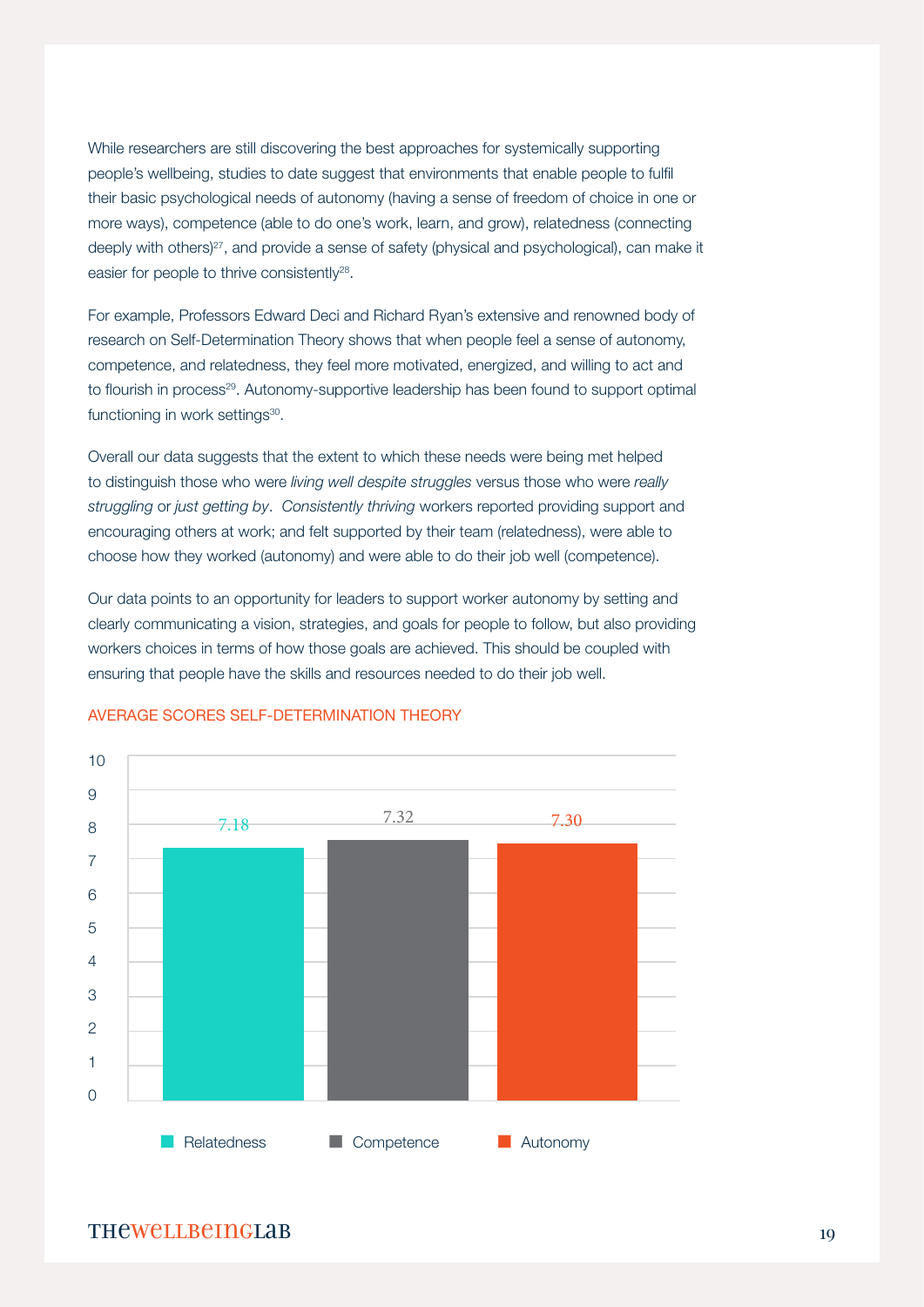In addition, as workplaces have become increasingly complex, dynamic, and diverse, a growing body of research suggests that the ability for people to feel safe at work – to be able to ask questions, seek help, take risks, and learn from mistakes – also impacts their performance and wellbeing. For example, a large-scale two-year study at Google found that their best performing teams were able to thrive because they had higher levels of psychologically safety<sup>31</sup>.

There's also the need to feel safe in terms of reaching out for support, whether for performance or mental health needs. Stigmas around mental health remain, such that many are unwilling to reveal their struggles to others.

Indeed, our data found that participants who were *just getting by* or *really struggling* were less likely to tell anyone they were struggling, pointing to a lack of psychological safety within their organisations. For those who were *living well despite struggles*, although they felt supported by their teams, they also were less likely than workers who were *consistently thriving* to feel that their team was a safe place to bring up problems and be honest about mistakes, and more likely to get support from someone outside of their workplace.

Given how important relationships are, organisations and teams need to remain mindful about levels of psychological safety, including conversations, social norms, and stigmas that might create a barrier to reaching out for help.



#### AVERAGE TEAM OUTCOMES BY STATE OF WELLBEING



**Consistently Thriving**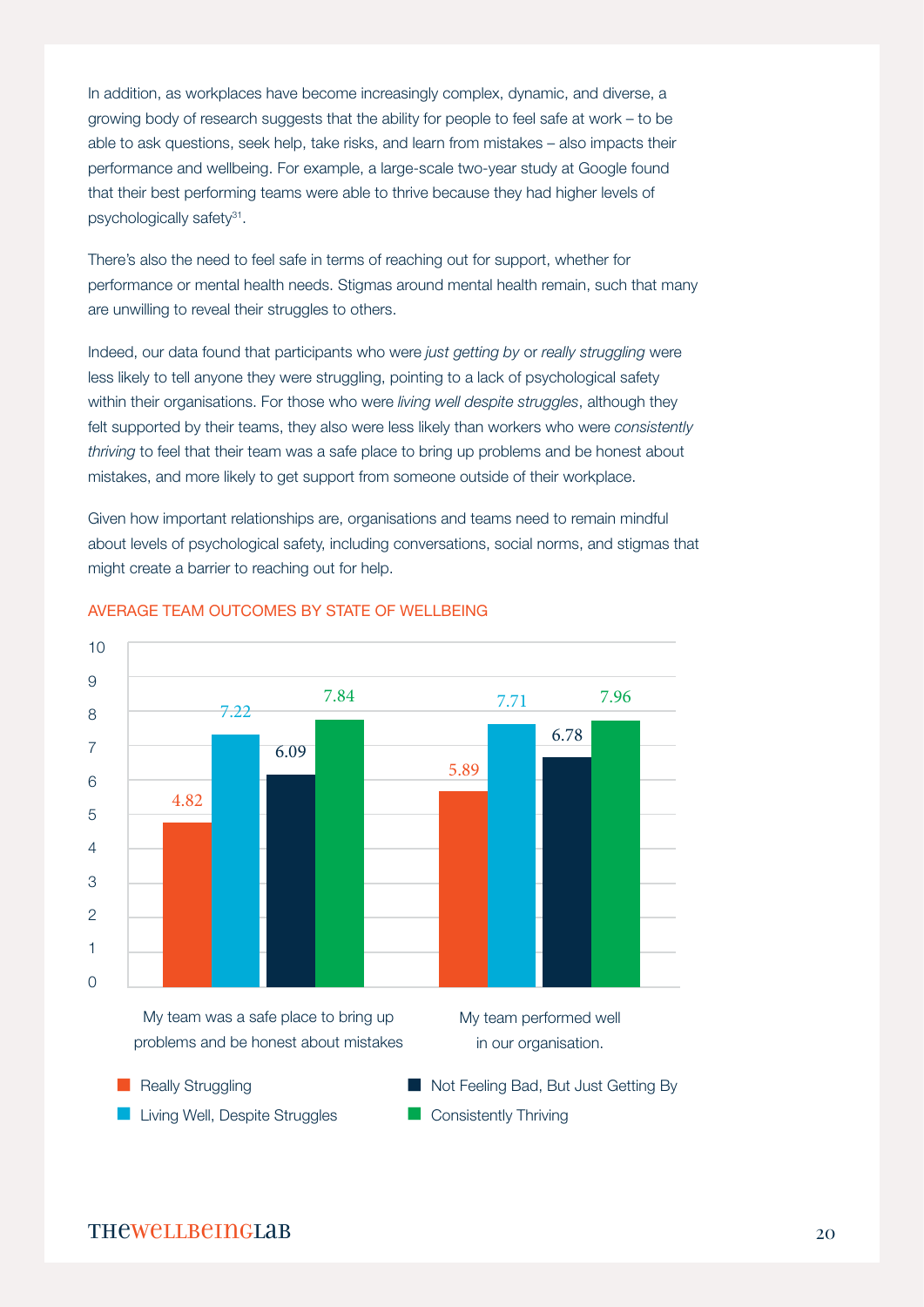## IT TAKES MORE THAN FRUIT, FITNESS, FLU SHOTS & EAPS

Researchers have found that people generally have reasonably positive and stable levels of wellbeing<sup>32</sup> and are naturally resilient<sup>33</sup>. Despite this, studies estimate that workplace wellness now represents a sizable and growing market worth US\$40.7 billion globally<sup>34</sup>. So where and what is this money being spent on, and is it having any tangible impact when it comes to improving people's wellbeing?

In Australian workplaces, we found there were no significant differences across groups in terms of their workplaces providing fruit, fitness or flu shots (the 3F's of wellbeing), wellbeing and/or resilience workshops, or employee assistance programs (EAPs) that provide free and confidential counselling services. A smaller percentage of workplaces were providing mental first aid training or wellbeing coaching, the latter being significantly more prevalent for the *consistently thriving* workers. This suggests that many workplaces are indeed making an effort to support health and wellbeing, although, for 31% of workplaces, workers perceive that no support is offered.



#### % WELLBEING WORKPLACE SUPPORT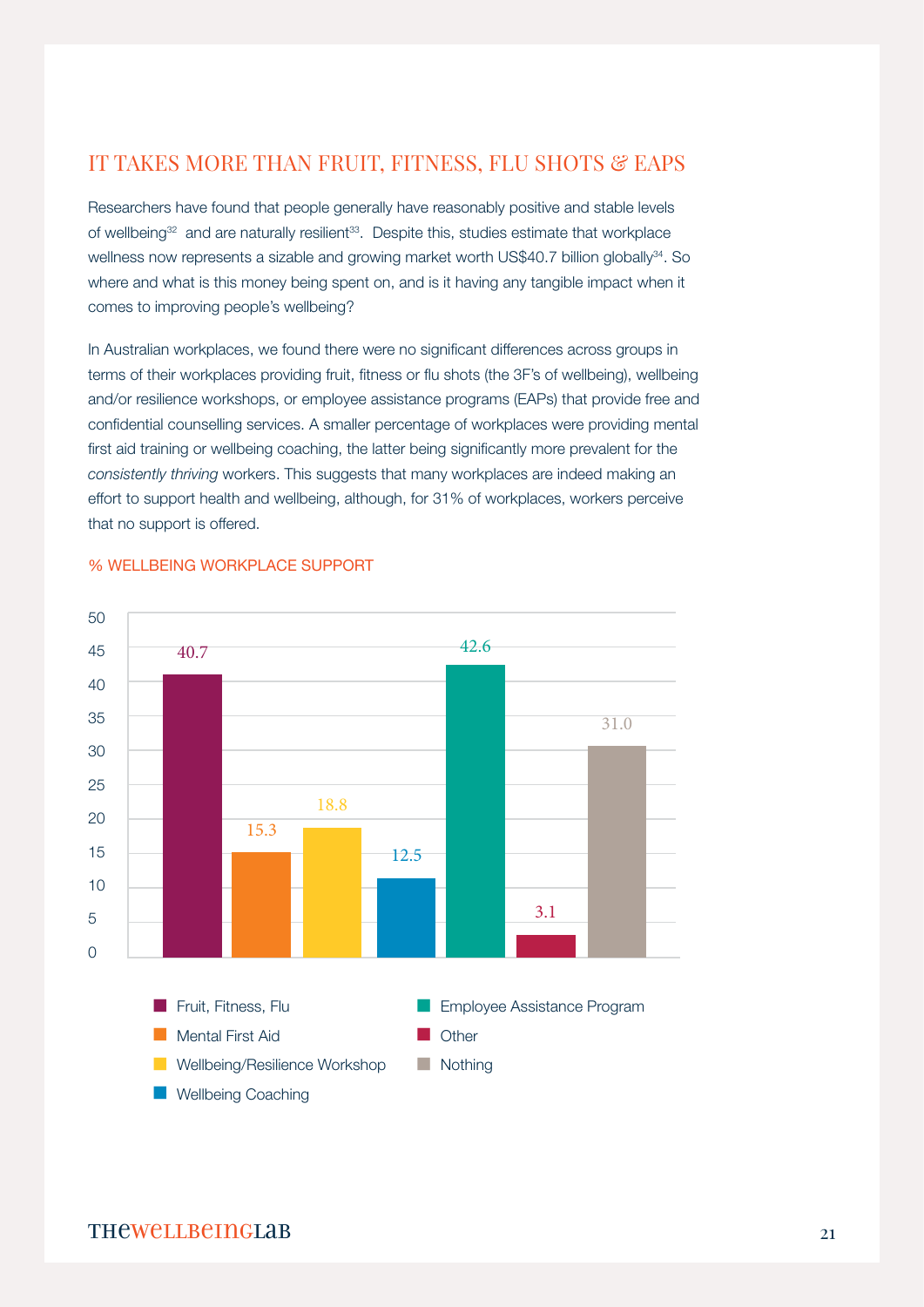Notably, respondents who were *consistently thriving* or *living well despite struggles* were more likely to have access to a range of workplace wellbeing supports, suggesting that it takes more than the 3Fs and EAPs to improve workers' wellbeing. *Consistent thrivers* were significantly more likely to have wellbeing coaching sessions available, suggesting the benefit of more targeted, individualised approaches to supporting worker's wellbeing.

Comparison across industries provides several examples of how the 3Fs and EAPs are necessary but not sufficient for helping workers to thrive. For example, workers in the Consulting industry were the most likely to report that they were *consistently thriving* and while they were provided with fruit, fitness, flu shots, and employee assistance programs, they were also offered considerably more wellbeing coaching, wellbeing and resilience workshops, and mental first aid training than other industries.

Respondents who were *living well despite some struggles* mirrored a similar selection of workplace wellbeing support. Interestingly, they were the most likely workers to be taking advantage of fruit, fitness and flu shots, and employee assistance programs, suggesting that the 3Fs and EAPs are important protective factors for maintaining resilience. This was particularly notable in the Human Resources industry who were the highest users of employee assistance programs.

Respondents who were *just getting by* and those who were *really struggling* also sought workplace wellbeing support primarily from fruit, fitness, and flu shots, and employee assistance programs. They were also much more likely to be in workplaces where no wellbeing support was being provided. This was particularly notable in the Legal and Trade industries.



#### % WELLBEING WORKPLACE SUPPORT BY STATE OF WELLBEING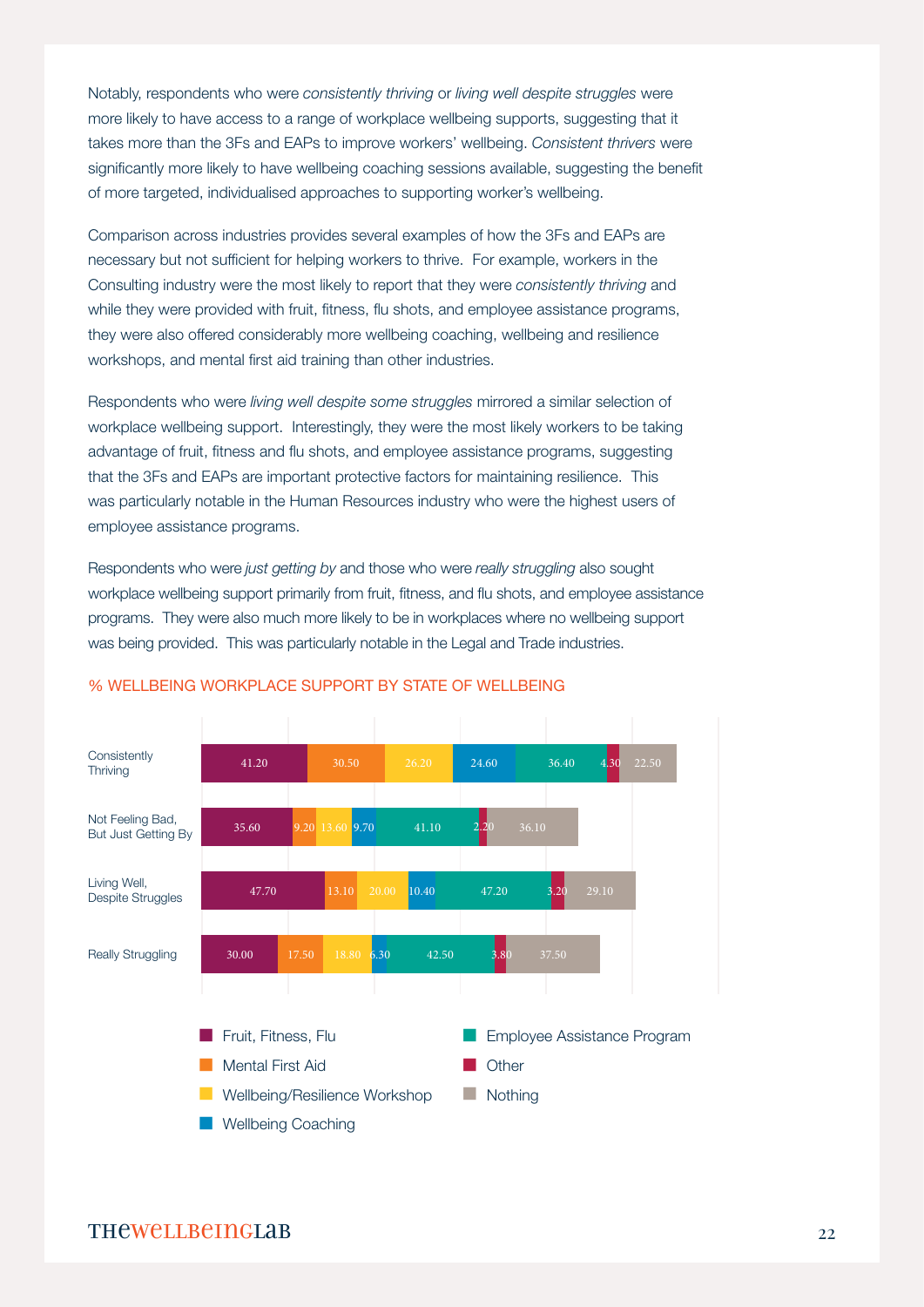## WHY LEADERS & HR TEAMS NEED TO STEP UP

As rates of loneliness continue to grow in workplaces<sup>35</sup>, having someone you can reach out to at work when you are struggling with wellbeing becomes increasingly less likely. Add to this the stigma that exists of being seen to struggle with your wellbeing, and it's no wonder 55% of Australian workers recently reported that they wouldn't take a mental health day even when it was needed for fear of the repercussions<sup>36</sup>.

In Australian workplaces, we found that workers who were *really struggling* were significantly less likely to tell others that they were struggling. Although workers who were *consistently thriving* were willing to reach out to a range of people, including leaders, the Human Resource team, and EAPs, other respondents were more likely to reach out someone outside of work if they were struggling with their wellbeing or not to tell anyone. And although reaching out to a colleague or a leader was an option for some, the last resort was consistently the Human Resources team.



### % PERSON I REACH OUT TO WHEN I'M STRUGGLING WITH WELLBEING BY STATE OF WELLBEING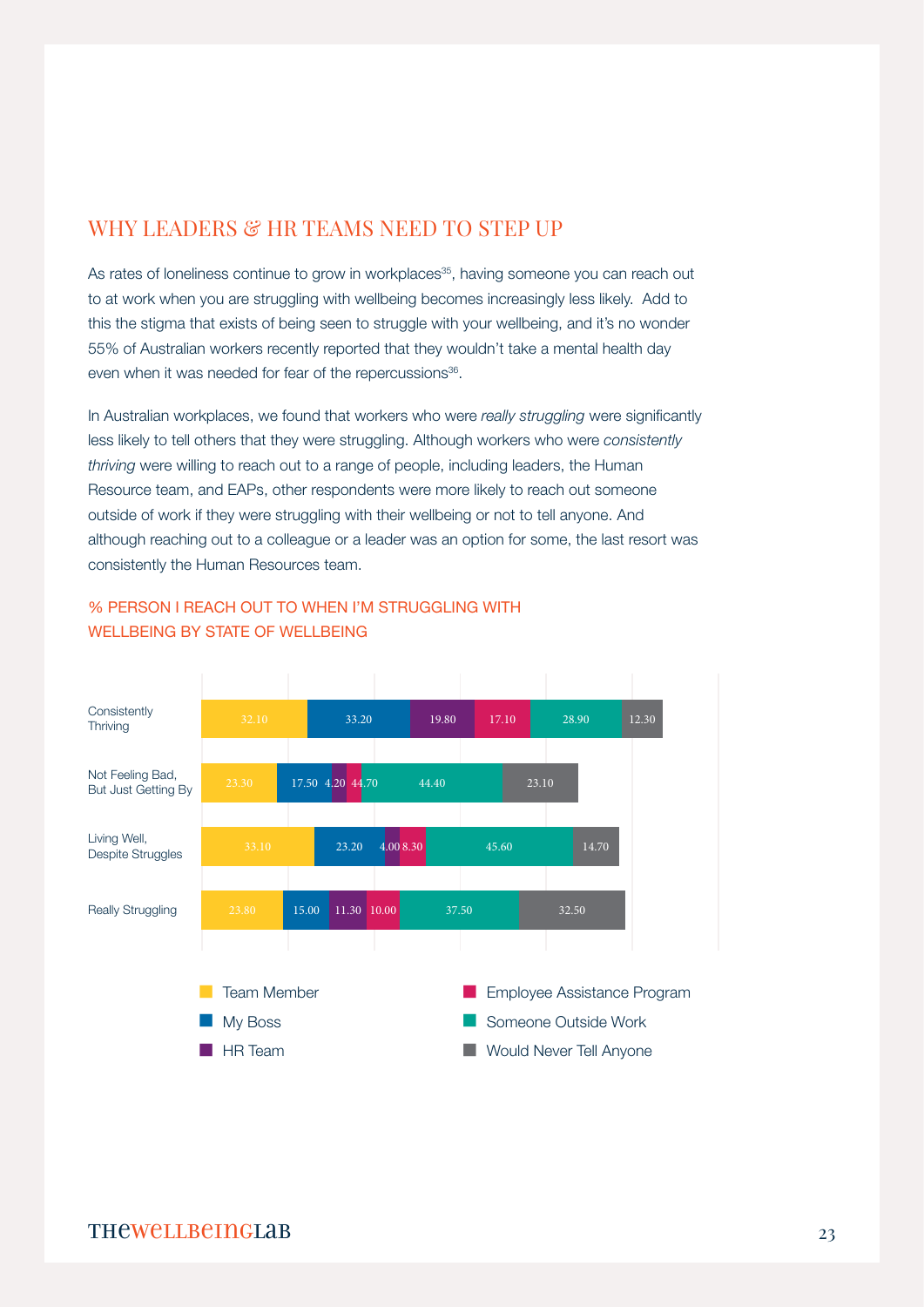For example, C-suite executives were who were one of the job roles most likely to be *consistently thriving*, were the most likely people to reach out to their leader, the Human Resources team, or an employee assistance program when they were struggling with their wellbeing, and the least likely to turn to someone outside of work. We believe leaders at every level need to demonstrate their willingness to ask for help when they are struggling with their wellbeing and, in doing so, normalise this practice for others.

In contrast, professionals and people with administrative duties who were the most likely to be *living well despite struggles* were also the most likely to reach out to someone outside of work or someone in their team. However, they were the least likely to reach out to Human Resources teams perhaps suggesting that they feel their struggles may be less understood or supported by their workplaces.

Finally, respondents who were *just getting by* were similarly more likely to reach out to someone outside of work (particularly noticeable for business owners). Alternatively, they would reach out to a colleague (particularly noticeable for workers in community or personal service roles), or not tell anyone (particularly noticeable for tradespeople).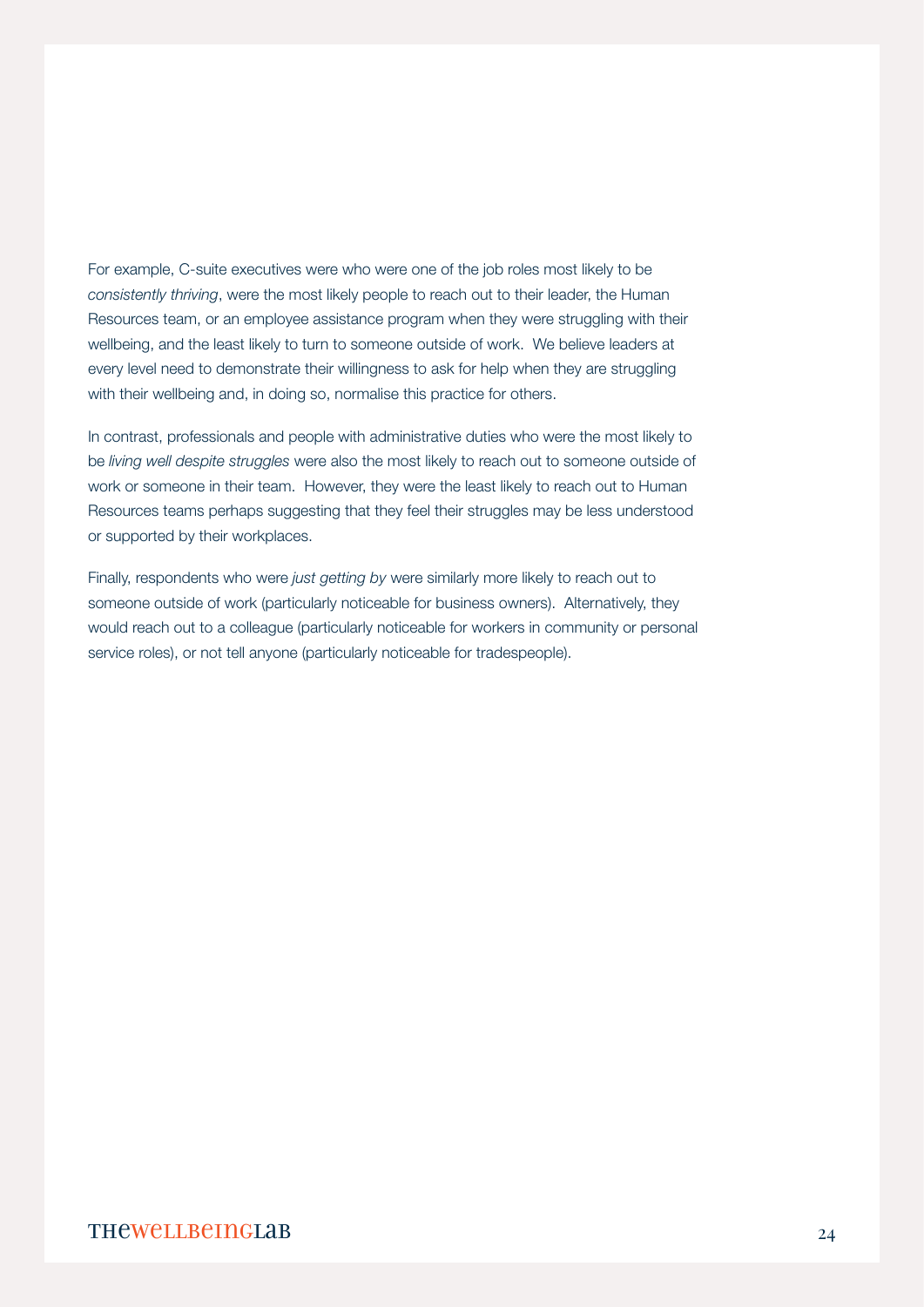# HOW CAN YOU IMPROVE WELLBEING IN YOUR WORKPLACE?



Incorporate multidimensional measures of wellbeing so you can be intelligent about the kind of support that is most likely to help different workers.



Build a common language around the diversity of wellbeing and that people can live well despite struggles, making it safer to talk about what's happening and ask for support.



In addition to the 3Fs - fruit, fitness, flu shots - consider ways of supporting the 3Ms - meaning, motivation, mentoring - to help more workers live well despite their struggles or to thrive consistently.



Draw on evidence-based practices to create shared, holistic, evidence-based toolboxes for workers, teams, and organisations to draw on that provide a range of easy-to-use wellbeing tools that can be incorporated into busy workdays.



Support leaders and HR teams to step up as sources of wellbeing support and/or coaches in workplaces by explicitly making supporting and improving workers wellbeing one of the responsibilities for which they will be held accountable.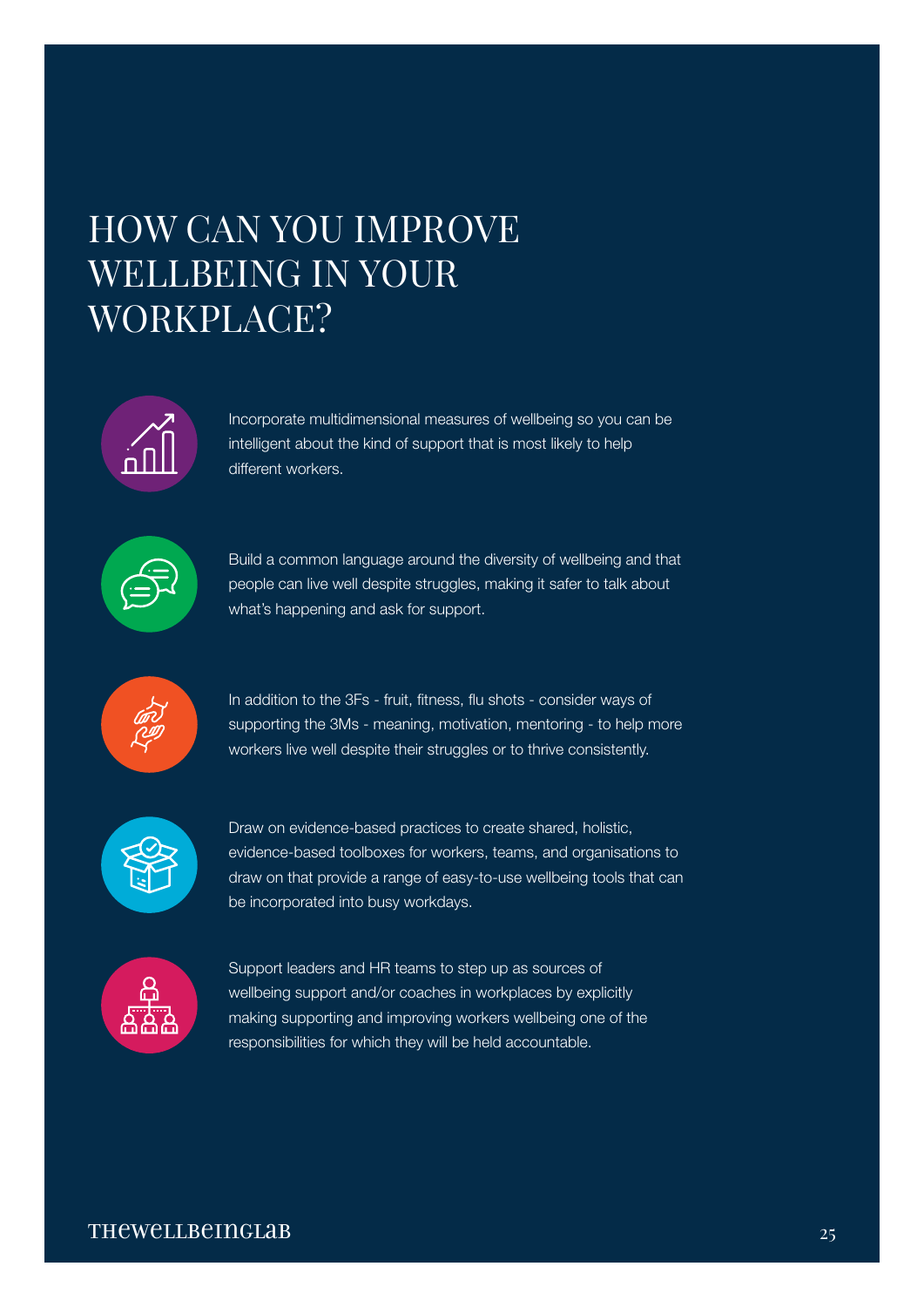What do these findings and the growing body of research from around the globe on improving workplace wellbeing suggest that workplaces should do practically to help more people consistently thrive at work?

### 1. USE MULTIDIMENSIONAL MEASURES OF WELLBEING SO YOU CAN TAILOR SOLUTIONS TO THE UNIQUE NEEDS OF YOUR WORKERS.

Measuring and being accountable for wellbeing sends a strong message about the value this holds in your workplace. We value what we measure and measure what we value $37$ . Measuring wellbeing gives the message that it matters.

Measuring wellbeing provides a way to understand the strengths and needs of workers, helping to inform decisions on how to best support individuals and teams. When monitored over time, measurement can inform which programs and interventions are helpful and which are not, and provide an indication of return on investment.

However, it is important to consider what to measure. Our data demonstrates the value of understanding wellbeing not as a single number, but as a profile across a variety of factors. Recognise that people can be doing well despite struggles and consider the factors that might support and undermine wellbeing for different people.

As you measure, be mindful that improving wellbeing is not simply a matter of building or supporting individual skills, but that wellbeing habits, attitudes, and actions spread through a complicated web of social connections around us. Thus it is important to measure individual, team, and organisational wellbeing. After all, you don't want to undermine your investment in improving individual wellbeing because, at an organisational level, your senior leaders are overlooking the impact strategic decisions and company-wide communications, or actions, can have on people's levels of wellbeing.

Finally, wellbeing is not a one-size-fits-all proposition, so be sure to measure the impact of your efforts on improving people's wellbeing. What is working well in terms of the types of support you're providing? What impact are your efforts having on the environment in which your people are working? How is this impacting bottom-line outcomes in your business?

For example, our findings suggest that if your workplace has more people who are able to consistently thrive, then wellbeing and resilience training, and wellbeing coaching programs, are important investments to consider. However, if your workplace has more people who may be struggling, then our findings suggest that your investment in fruit, fitness, and flu shots, and employee assistance programs may help support their resilience.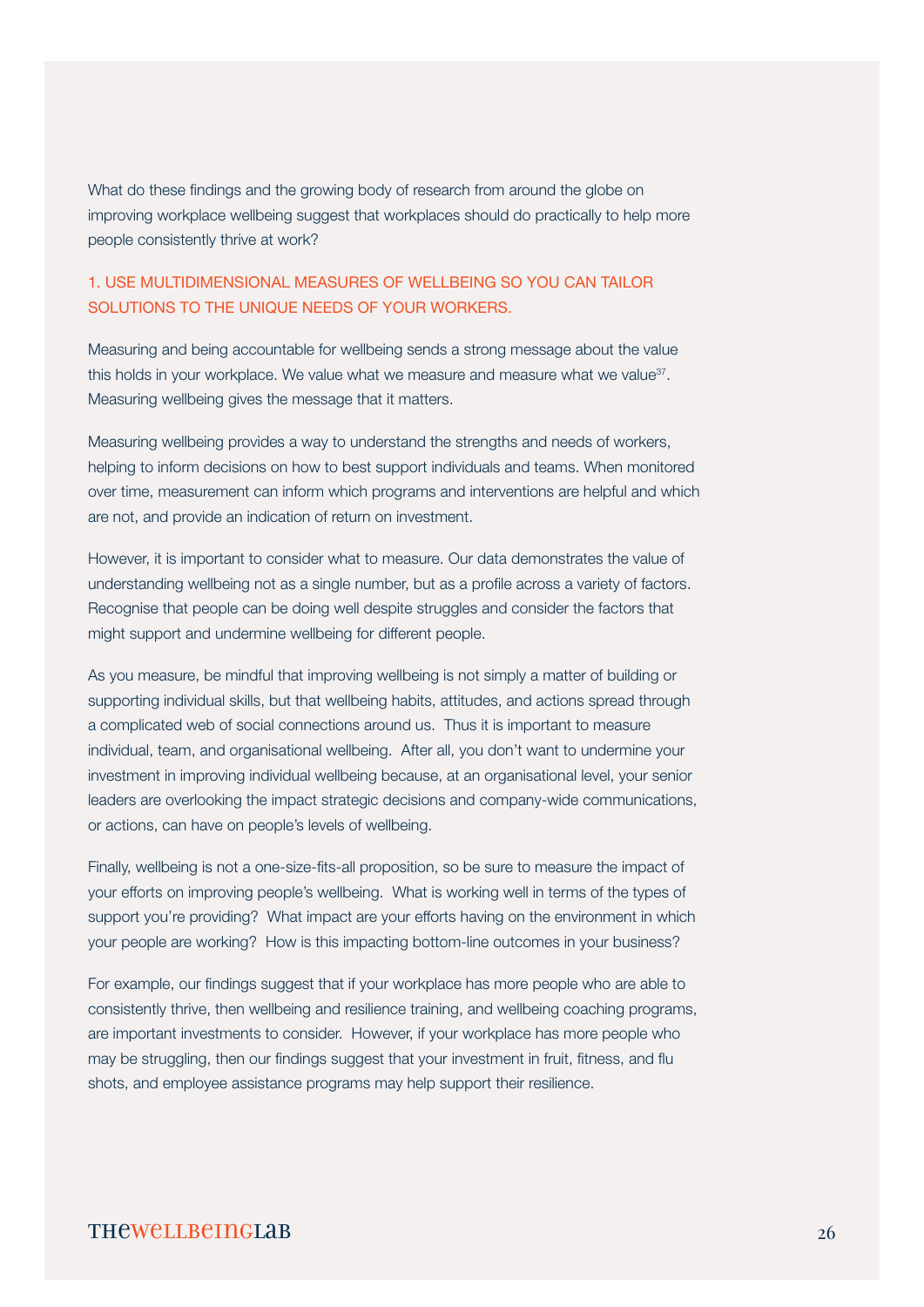It's important to remember that the very best research on human behaviour can only tell us what works for some of the people, some of the time. So while studies are great to accelerate our understanding, and inspire our practices, it is the ongoing responsibility of each workplace to continue measuring and adjusting their wellbeing strategies. After all, supporting people's wellbeing is a dynamic process. It is a fluid experience of highs and lows for every one of us that requires an ongoing journey of learning, rather than the expectation of reaching a final destination.

#### 2. BUILD A COMMON LANGUAGE AROUND THE DIVERSITY OF WELLBEING AND THAT PEOPLE CAN LIVE WELL DESPITE STRUGGLES.

Researchers have identified the need for a common language and body of knowledge about wellbeing as an essential ingredient to helping more people to consistently thrive<sup>38</sup>. As people learn the language of wellbeing, it helps them to have more wellbeing related conversations that cascade throughout a workplace, and to unearth more aspirational and intentional approaches to improve wellbeing. By changing the discourse about wellbeing, you can positively impact wellbeing itself.

A core aspect that arose from our data is the benefit of distinguishing wellbeing and struggles. Typical discussions of wellbeing place thriving on a continuum, suggesting that if you are going through a time of struggle, you are not flourishing. And yet we saw that a considerable number of people are doing well despite struggles, demonstrating a clear sense of resilience. Shifting language to embrace struggle could remove a lot of the stigma and fear of repercussions currently found in the workplace for anyone who doesn't have high levels of wellbeing. Based on the data gathered, we also think this may help to improve levels of psychological safety and people's willingness to reach out to their leaders and Human Resource teams, who often have knowledge or access to resources that can help people when they are struggling.

While many workplaces have wellbeing and resilience training programs it may be helpful to consider how to go beyond simply offering programs, to shifting the workplace culture to embrace wellbeing as a core part of business. Consider a culture that is created through conversation, policy documents, and workplace norms.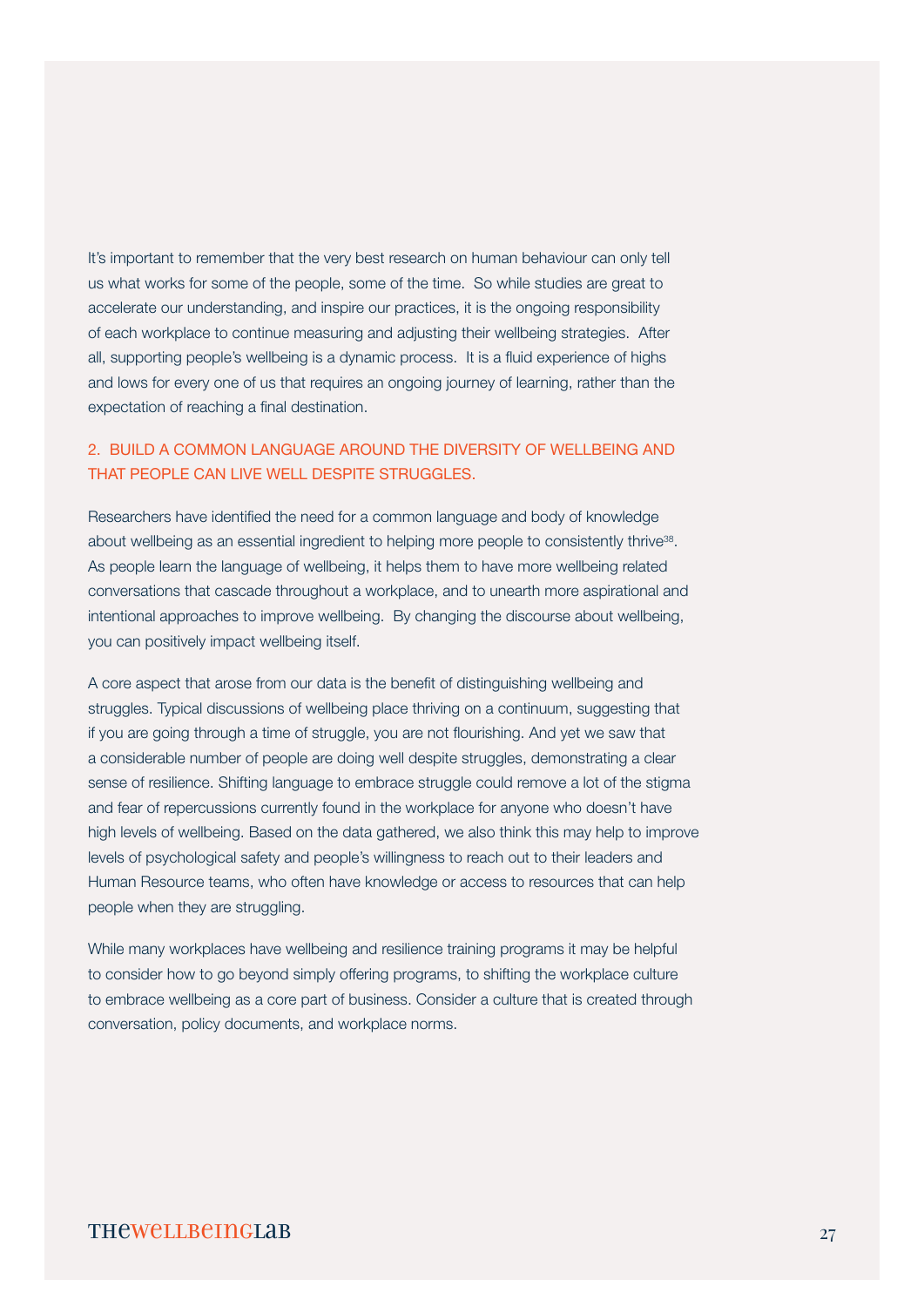#### 3. IN ADDITION TO THE 3FS - FRUIT, FITNESS, FLU SHOTS - CONSIDER WAYS OF SUPPORTING THE 3MS- (MEANING, MOTIVATION, MENTORING.

Many workplaces now have policies to help support employee wellbeing, but what does that look like?

It's encouraging to see that many workplaces are offering wellbeing and resilience trainings, taking actions to support employee health (the 3Fs), and providing opportunities for assistance where needed (EAPs). While these are necessary supports, our data suggests that they are insufficient for helping workers to thrive consistently. Indeed, such approaches may come across as insincere – the workplace claiming to support wellbeing, but acting in ways that undermine wellbeing, employee confidence, and job satisfaction.

The 3Fs (and related strategies) might benefit from being complemented by the 3Ms: meaning, motivation, and mentoring.

Amongst the wellbeing domains, workers who were *just getting by* or *really struggling* were less clear on the value and worth of their work. Research suggests that understanding the meaning of work distinguishes those who see work as a source of income, versus those who consider it the source of a deeper sense of meaning<sup>39</sup>.

Insights from Self-Determination Theory suggest that we are motivated to fulfil our basic needs of autonomy, competence, and relatedness which underlie much of human behaviour. In our data, *consistently thriving* workers were more likely to feel that these needs were being satisfied. Leaders can benefit from motivating their workers to fulfil these needs – through allowing people to have a choice in how they do their work, by providing skills and resources needed so they can do their job well, and by providing opportunities for connection and relatedness with others.

In addition, it appears that wellbeing coaching may amplify the impact of these resources by helping people put what they have learned into regular practice. Researchers support this finding, recommending that wellbeing coaching form a key part of a broader mental health and wellbeing strategy to create a coaching culture that moves beyond just the historical focus of performance<sup>40</sup>. Increasingly, we have seen Australian workplaces offer not just oneon-one wellbeing coaching support, but also small group wellbeing coaching run internally to harness the benefits of social support and improve the affordability of wellbeing coaching. This may come from formal coaching but alternatively may come from mentoring – more experienced members of the organisation teaching and supporting newer members.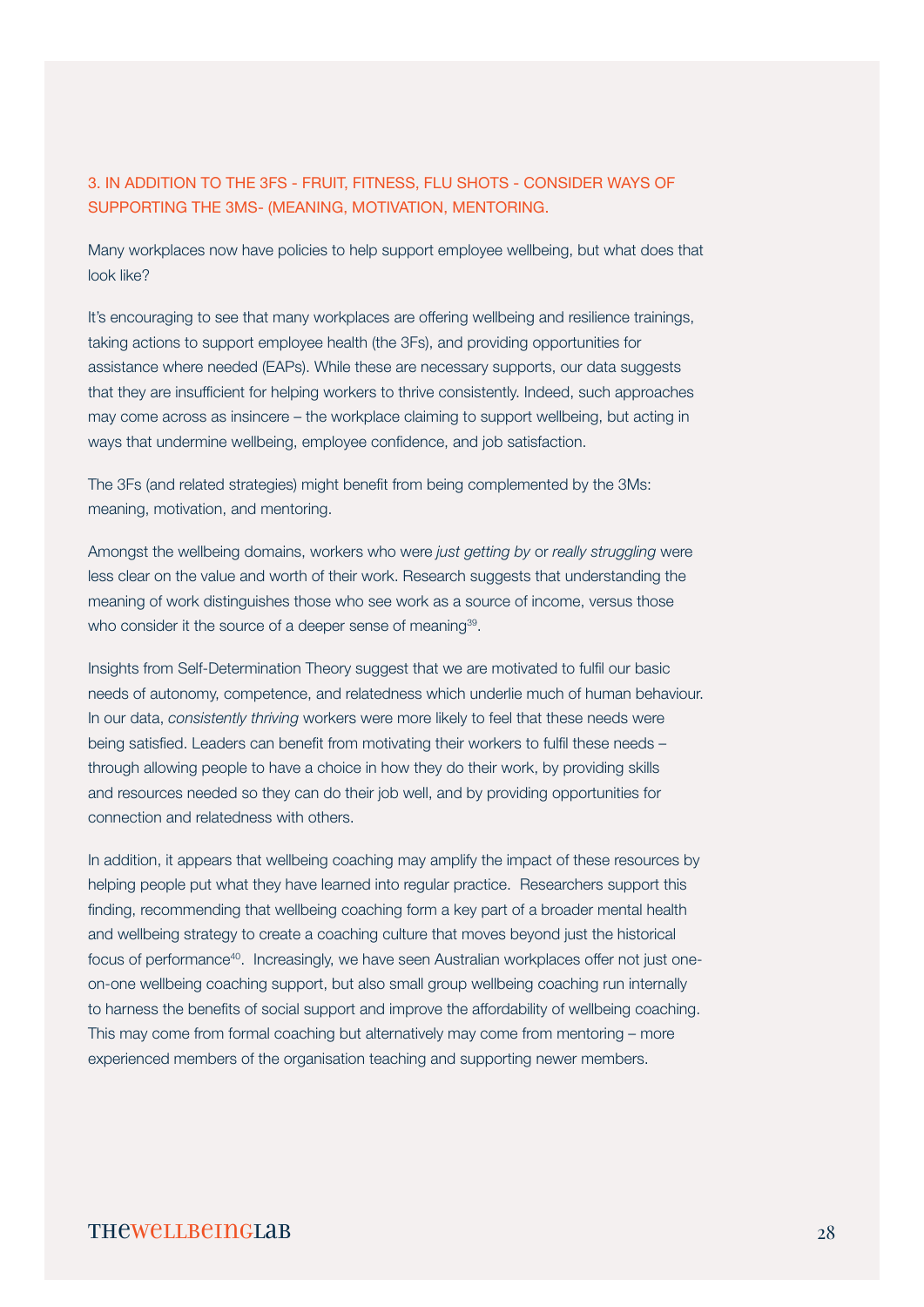### 4. CREATE A SHARED, HOLISTIC, EVIDENCE-BASED TOOLBOX FOR INDIVIDUALS, TEAMS, AND ORGANISATIONS TO DRAW UPON.

Researchers have consistently found that wellbeing interventions are never one-size-fitsall. This means that people, teams, and organisations need a shared, holistic, evidencebased toolbox of interventions so that different people, in different situations, can select the wellbeing practices that are right for them<sup>41</sup>.

Based on our research and experiences over the years, we believe that having an evidencebased range of approaches to help improve people's individual and collective knowledge, tools, and support for wellbeing helps them to feel more confident and motivated to improve their wellbeing. While fruit, fitness and flu shots, employee assistance programs, and wellbeing and resilience training can help to improve people's knowledge, developing a shared toolbox specific to the organisation may further help support workers.

Evidence-based practices and tools that can help to improve the workplace environments to support rather than undermine people's wellbeing should be drawn upon. For example, psychological safety can be improved by adopting practices like Netflix's 'radical honesty' to give each other more feedback in an honest, timely, and respectful manner<sup>42</sup>. People's sense of autonomy can be improved by adopting practices like Zappos' co-creation of job descriptions and titles around people's strengths<sup>43</sup>.

Encourage people to be intelligent, active stewards in shaping wellbeing for themselves and others in your workplace. While the team and organisation should create a supportive wellbeing environment, it's also important to encourage workers to take responsibility for their own wellbeing, drawing on the tools and supports available to them and doing what they can to support themselves and others. Help them to accelerate their knowledge about the science of wellbeing, inspire their practices with evidence-based ideas and tools, and give them permission to experiment so they can uncover what works best for each of them, in their teams, in your workplace, to achieve different outcomes at different times.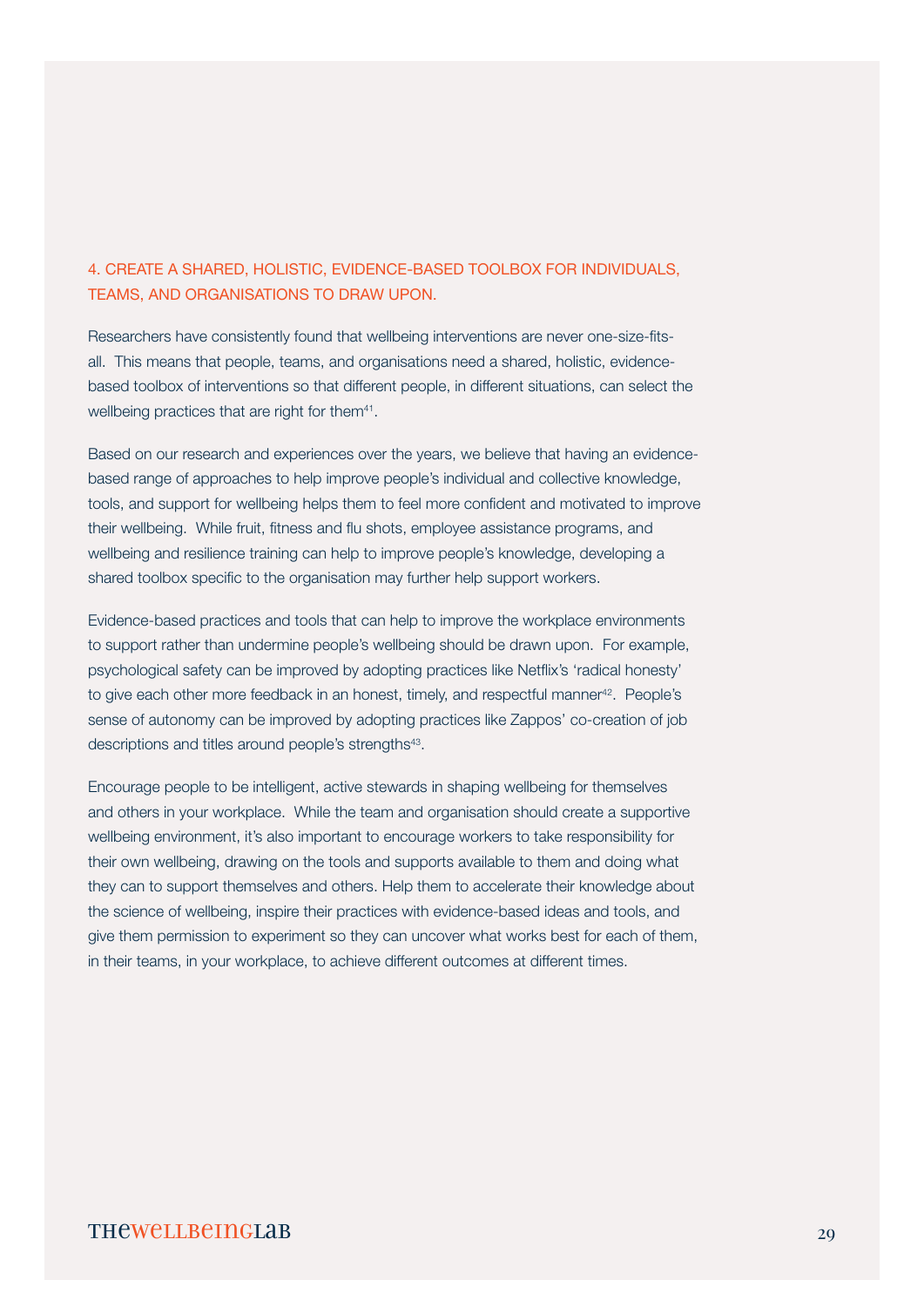## 5. SUPPORT LEADERS AND HUMAN RESOURCE TEAMS TO BE WELLBEING ADVOCATES AND SUPPORTERS.

Researchers have found that leaders play an integral role in supporting worker wellbeing44. By creating a strong sense of 'us' and belonging within their teams, leaders help people to feel psychologically safe enough to talk more openly about their own wellbeing, explore new ways of supporting each other's wellbeing, and to ask for help when it is needed.

As the designers and advocates of people management policies, processes, and wellbeing resources, Human Resource teams also play an important role in supporting worker wellbeing<sup>45</sup>. As the nature, location, and duration of work continues to evolve, Human Resources teams can help leaders and people to navigate these changes in ways that support workers' needs for relatedness, autonomy, and competence. They can also provide a trusted and confidential source of knowledge and resources when workers are struggling with their wellbeing.

For example, we believe that by providing leaders and Human Resources team with wellbeing and resilience training and coaching, they could be more effective advocates and supporters of workplace wellbeing. Based on the data gathered, a key difference of people who were *consistently thriving* at work was their ability and willingness to seek help from their leaders and Human Resource teams, rather than seeking help from people outside of work when they were struggling.

In addition, we believe the more leaders and human resources teams understand how to support people's wellbeing and resilience, the more likely these approaches are to be incorporated into workplace strategies, operations, and communications to create a culture of wellbeing.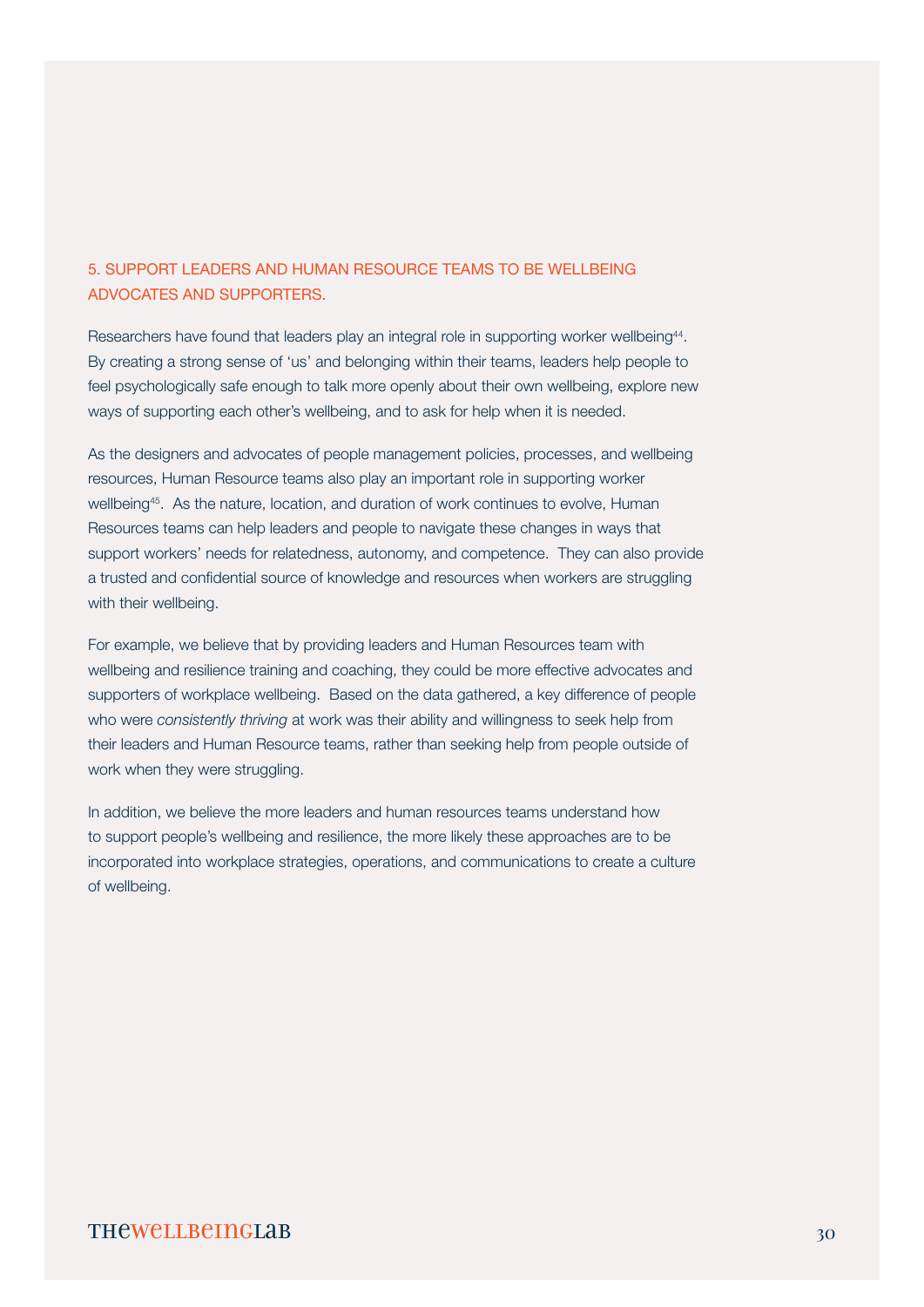Moving closer to helping more people to thrive in our workplace consistently begins with a single step. It might be:

- Sharing this report with a colleague;
- Encouraging your leadership team to learn more about the impact of workplace wellbeing;
- Establishing or reviewing your workplace wellbeing measures to ensure you really understand what is happening for your people, your teams and your organisation;
- Diversifying and/or amplifying your current efforts to support people's wellbeing by building a common language and providing wellbeing coaching;
- Helping your leaders and human resources team become trusted advocates and champions for wellbeing; and/or,
- Taking the free PERMAH Workplace Survey (www.permahsurvey.com) to measure your own wellbeing and create a personal wellbeing plan.

You don't need to be a wellbeing expert, just be honest about what you're learning, your hopes for the future, the support you may need, and open up the space for others to do the same. Whatever steps you take, we wish you well with your journey and hope the insights and ideas we've provided help you and the people you serve to thrive at work.

> "My mission in life is not merely to survive, but to thrive; and to do so with some passion, some compassion, some humor, and some style."

> > - MAYA ANGELOU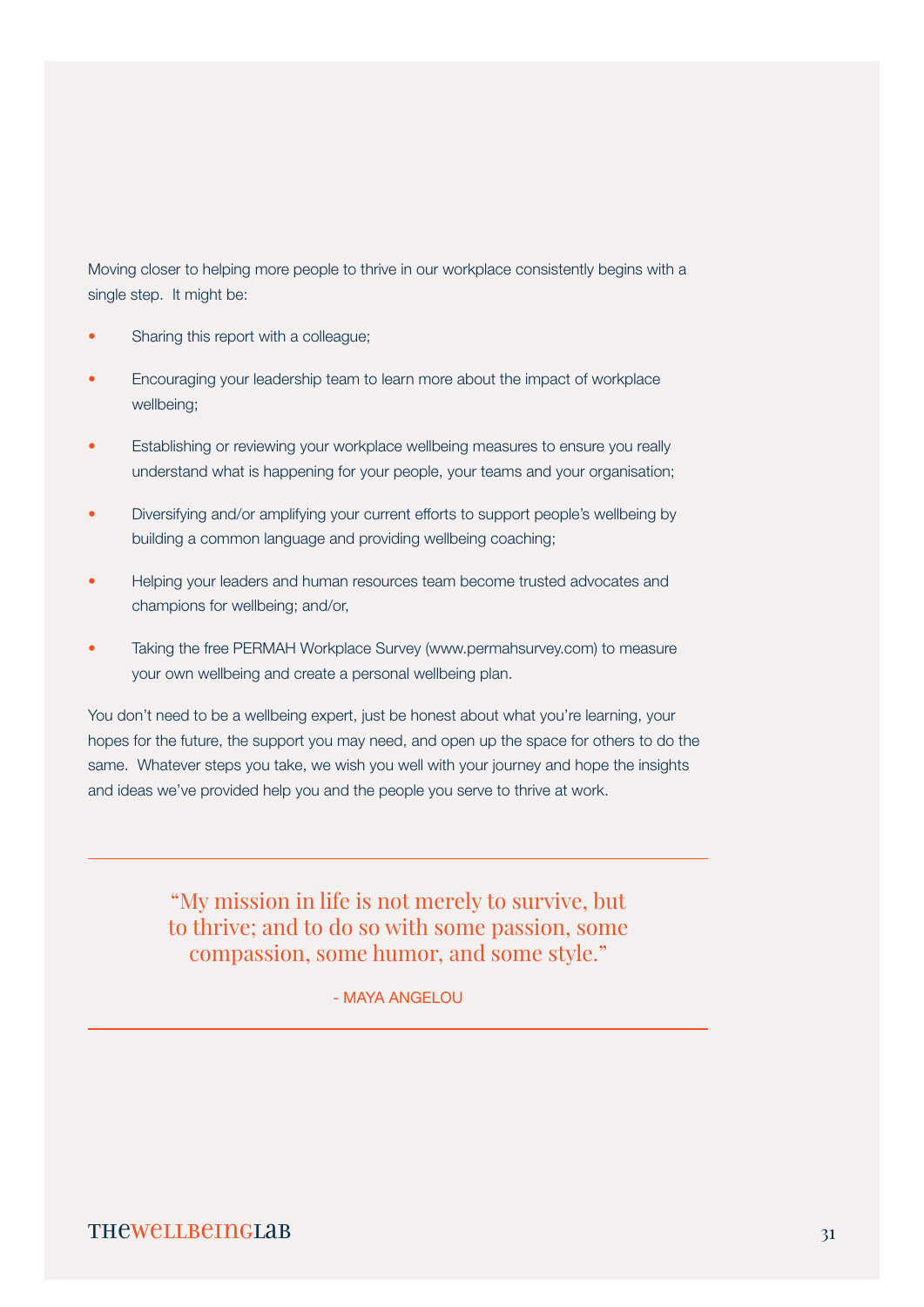## ABOUT THE RESEARCHERS

## THE WELLBEING LAB RESEARCH TEAM



#### MICHELLE MCQUAID

Michelle is a best-selling author, workplace wellbeing teacher, and playful change activator. With more than a decade of senior leadership experience in large organisations around the world, she's passionate about translating cutting-edge research from positive psychology and neuroscience, into practical strategies that help people and workplaces to thrive. A senior fellow at Melbourne University's Graduate School of Education, she holds a Masters in Applied Positive Psychology from the University of Pennsylvania and recently completed her Ph.D. in Appreciative Inquiry under the supervision of Professor David Cooperrider. The host of the top-rated Making Positive Psychology Work podcast, each week Michelle interviews the world's leading researchers to gather the latest evidence and practices on human and systemic flourishing



#### DR. PEGGY KERN

Peggy is a senior lecturer at the University of Melbourne's Centre for Positive Psychology within the Melbourne Graduate School of Education. Originally trained in social, personality, and developmental psychology, Peggy received her masters and Ph.D. in social/personality psychology from the University of California, Riverside, and postdoctoral training from the University of Pennsylvania. Her research examines the question of who flourishes in life (physically, mentally, and socially), and she is the world's leading researcher on the subject of measuring wellbeing using the PERMAH pillars.



#### REBECCA MELVILLE

Beck Melville specialises in workplace wellbeing and is passionate about affecting positive change and inspiring people to unlock their human potential. Executive roles in structured finance, leadership development, telecommunications, and Not For Profits both in Australia and internationally, means she has practical experience in helping teams to navigate and embrace change. With undergraduate qualifications in Commerce and Finance and postgraduate studies in Applied Positive Psychology at Melbourne University, Beck draws on a unique blend of business acumen and the latest research from the fields of positive psychology and neuroscience to support individuals and organisations to flourish.

For more visit [www.thewellbeinglab.com](http://www.thewellbeinglab.com).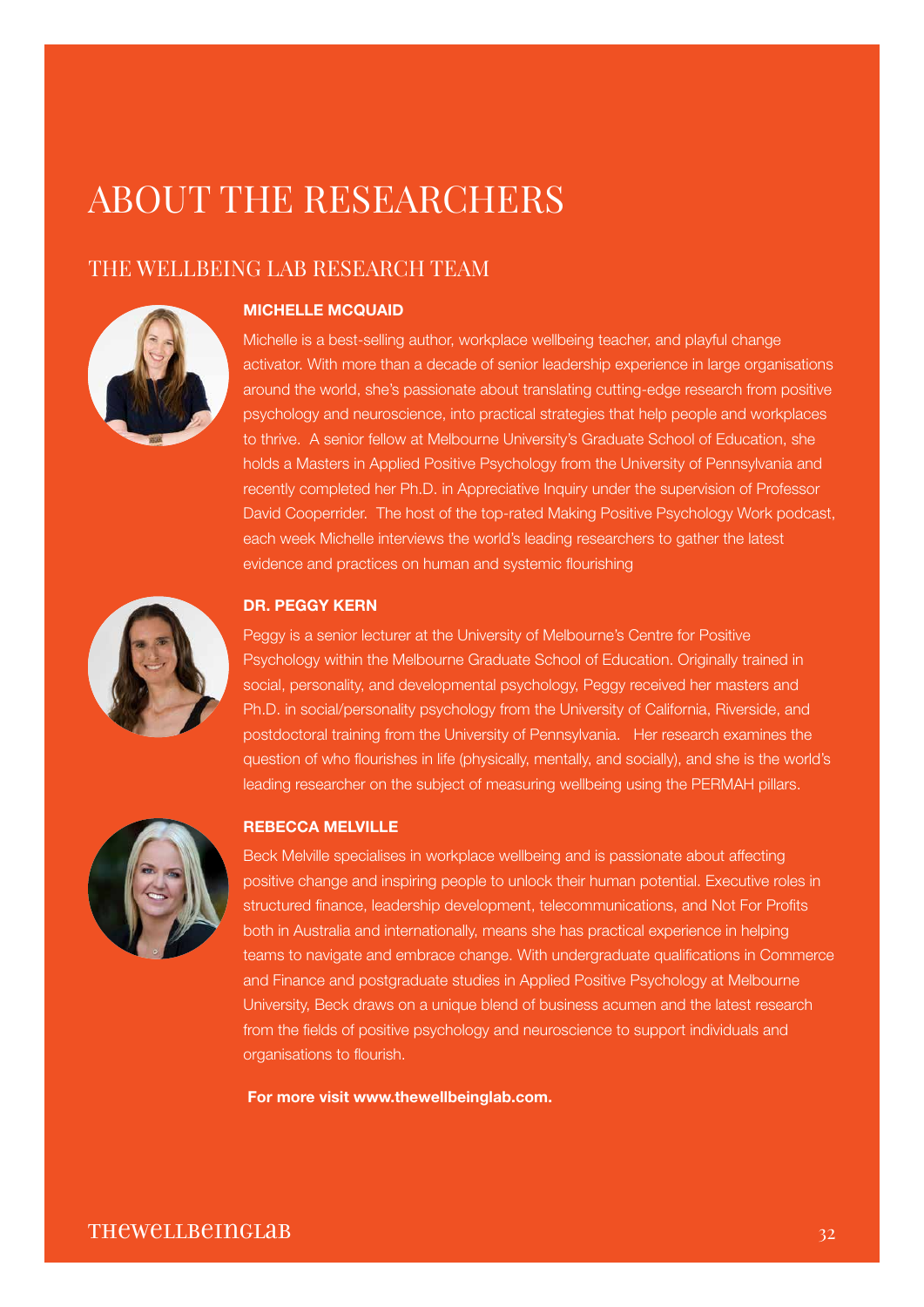# THE AHRI TEAM



#### LYN GOODEAR, FARHI

Lyn Goodear is the Chief Executive Officer of the Australian HR Institute. Lyn champions the standards of HR practice in Australia and is responsible for leading change that builds organisation capability for the future workforce in areas such as productivity and sustainability, as well as cultivating workplace cultures that are inclusive, diverse and ethical.



#### LIZ DUNNE MARHI

Liz is the Research & HR Projects Officer at the Australian HR Institute and champions the organisation's health & wellbeing strategy. Liz completed an undergraduate degree in psychology and is currently competing her Masters of Management (HR) at the Melbourne Business School. Employee mental health, inclusive leadership and change management are key interest areas of Liz.



#### DR. KIM SCHOFIELD FCPHR

Kim is the General Manager of HR Standards and Practice at the Australian HR Institute. With over 25 years' experience in human resource management roles and capability development, Kim currently leads AHRI's HR certification strategy. Previously Kim held roles as the Deputy Commissioner with the WA Public Sector Commission, and Senior Lecturer of Strategic HRM at Curtain University.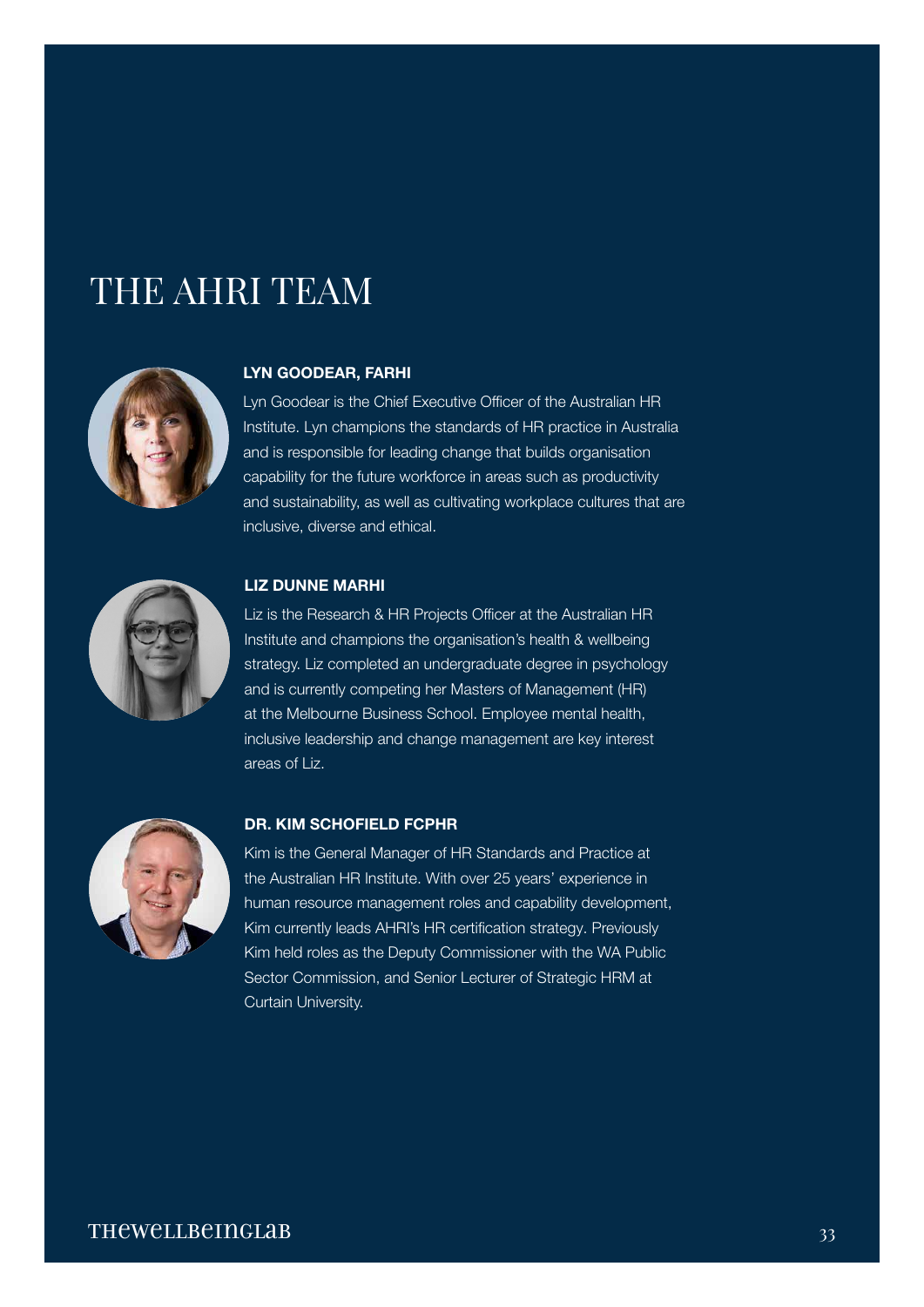## THE PERMAH **WORKPLACE SURVEY**

THE EASY, EFFECTIVE, AFFORDABLE WAY TO MEASURE WELLBEING IN YOUR WORKPLACE



## Improving wellbeing in your workplace can be challenging, because it's difficult to know whether your efforts are working or not.

## The solution to this problem: Measure it!

The PERMAH Workplace Survey provides a wellbeing feedback loop for your workers, team, and organisation so you know exactly what's working, what's not, and where you want to focus your efforts and investment.

- Give you clear, practical data about how your people are doing within the PERMAH pillars.
- Provide a fast, easy wellbeing survey that will only take five minutes to complete.
- Let you customize your survey questions.
- Give you real-time results on your screen, as people take the survey.
- Allow you to view the data many different ways. Want to see the results for the women in your company, or for a particular department? It's easy to do.
- Let you administer the survey as many times as you wish during your licensed period.
- Provide all your de-identified data in downloadable format, so you can view it beyond your licensed period and work with it in detailed statistics tools.

Best of all, when your workers step onto the PERMAH scales at the click of a button they can create their own personal wellbeing plans from more than 200 different evidence-based approaches to help them thrive.

For just \$497 you can have as many people complete the PERMAH Workplace Survey as you need. To find out more visit www.permahsurvey.com.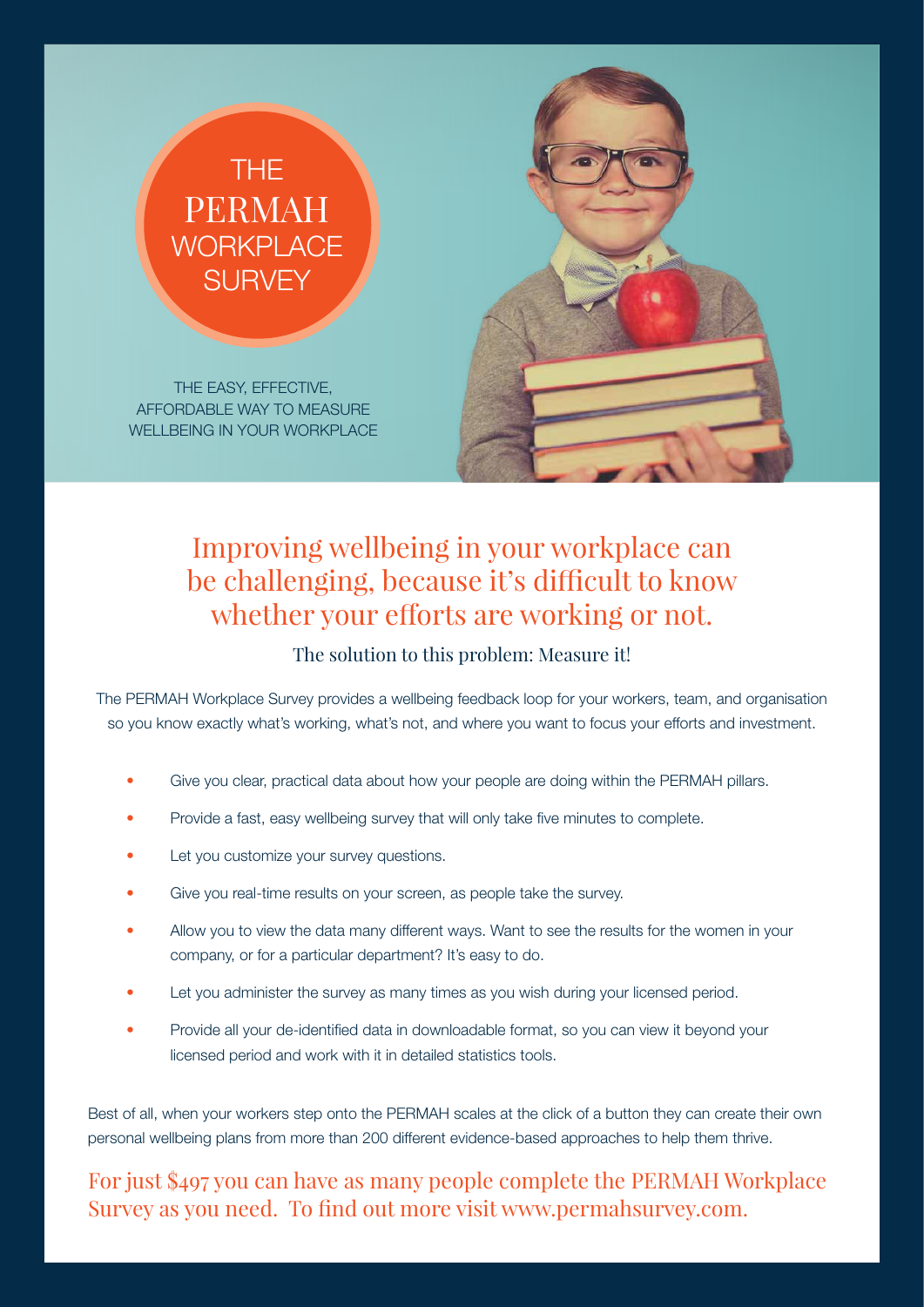## REFERENCES

1 Huppert, F. A. & So, T. T. (2013). Flourishing across Europe: Application of a new conceptual framework for defining wellbeing. *Social Indicators Research*, 110(3), 837-861.

2 World Bank, (2018). *Human Capital Index.* Retrieved from http://www.worldbank.org/en/publication/human-capital

3, 6, 8 Gallup, (2017). *State of the American workplace: Employee engaging insights for U.S. business leaders*. Retrieved from: https://www.gallup.com/workplace/238085/state-american-workplace-report-2017.aspx

5 Rongen, A., Robroek, S. J., van Lenthe, F. J., & Burdorf, A. (2013). Workplace health promotion: a meta-analysis of effectiveness. *American Journal of Preventive Medicine*, 44(4), 406-415.

5 O.C. Tanner Institute (2015). *The impact of excellent employee wellbeing*. Retrieved from https://www.octanner. com/landing/offers/the-impact-of-excellent-employee-well-being.html

7 C. Porath, G. M. Spreitzer, C. Gibson, and F. Garnett, "Thriving at work: Toward Its measurement, construct validation, and theoretical refinement," *Journal of Organisational Behaviour*, 33, no. 2 (2012): 250– 71.

9, 10, 11, 13 Gallup, (April, 2016)*. The relationship between engagement at work and organisational outcomes: 2016 Q12® Meta-analysis*, 9th Edition. Retrieved from: https://news.gallup.com/reports/191489/q12-meta-analysisreport-2016.aspx

12 World Economic Forum (2010). *The wellness imperative: Creating more effective organisations*. Retrieved from https://www.right.com/wps/wcm/connect/a2bd7426-4b2a-4af9-81ac-5211e83c72bb/the-wellnessimperative-creating-more-effective-organisations-world-economic-forum-in-partnership-with-right-management. pdf?MOD=AJPERES

14 Business In The Community, (2013). *BITC Workwell FTSE 100 Public Reporting Benchmarking Research Findings*. Retrieved from: https://wellbeing.bitc.org.uk/sites/default/files/final\_ftse\_100\_workwell\_public\_reporting\_ benchmarking\_report\_0\_0.pdf

15 PwC, (March, 2014). *Creating a mentally healthy workplace: Return on investment analysis*. Retrieved from https://www.headsup.org.au/docs/default-source/resources/beyondblue\_workplaceroi\_finalreport\_may-2014.pdf

16 Seligman, M. E. P. (2016). *Is our understanding of resilience wrong?* [Audio podcast]. Retrieved from https:// www.michellemcquaid.com/podcast/mppw36-martin-seligman/

17 Kern, M. L., Waters, L., White, M., & Adler, A. (2014). Assessing employee wellbeing in schools using a multifaceted approach: Associations with physical health, life satisfaction, and professional thriving. *Psychology*, 5, 500-513.

18 Seligman, M. E. (2004). *Authentic happiness: Using the new positive psychology to realize your potential for lasting fulfillment.* New York, NY: Simon and Schuster.

19 Gallup, (2010). *Gallup global wellbeing: The behavioral economics of GDP growth*. Retrieved from https://news. gallup.com/poll/126965/gallup-global-wellbeing.aspx.

20 Keyes, C. L. (2002). The mental health continuum: From languishing to flourishing in life. *Journal of Health and Social Behaviour,* 207-222.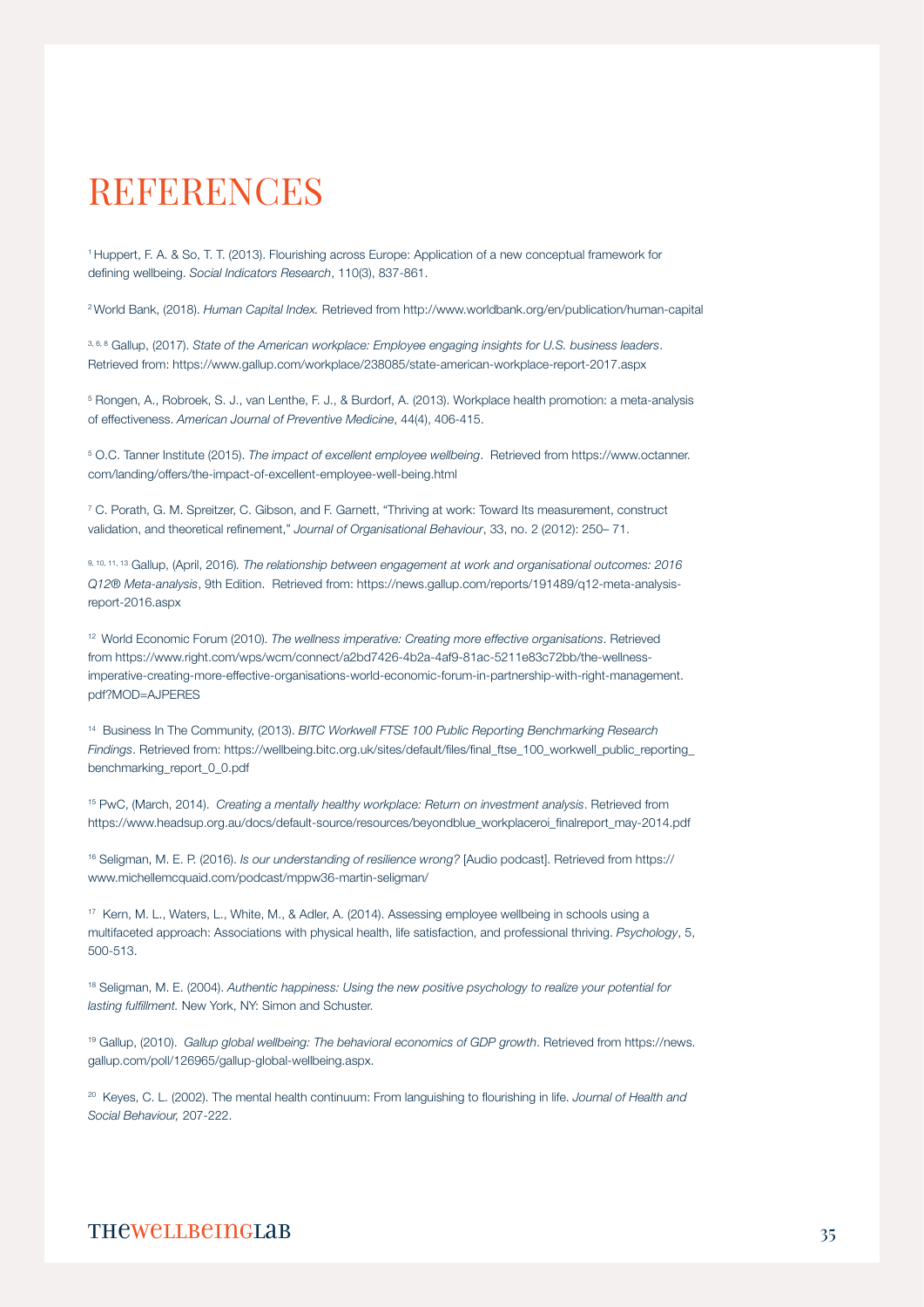21 Westerhof, G. J., & Keyes, C. L. (2010). Mental illness and mental health: The two continua model across the lifespan. *Journal of Adult Development*, 17(2), 110-119.

<sup>22</sup> Seligman, M. E. (2011). *Flourish: A visionary new understanding of happiness and wellbeing*. New York, NY: Simon and Schuster.

23 WHO, (2006). *Constitution of the World Health Organization*. Retrieved from www.who.int/governance/eb/ who\_constitution\_en.pdf

24 Friedman, H. S., & Kern, M. L. (2014). Personality, wellbeing, and health. *Annual Review of Psychology*, 65, 719- 742. http://dx.doi.org/10.1146/annurev-psych-010213-115123

25 McQuaid, M., & Kern, P. (2017). *Your wellbeing blueprint: Feeling good and doing well at work*. Melbourne, Australia: Michelle McQuaid Pty Ltd.

<sup>26</sup> Fowler, J. H., & Christakis, N. A. (2008). Dynamic spread of happiness in a large social network: longitudinal analysis over 20 years in the Framingham Heart Study. *BMJ*, 337, a2338.

27, 29 Ryan, R. M., & Deci, E. L. (2017). *Self-determination theory: Basic psychological needs in motivation, development, and wellness*. New York, NY: Guilford Publications.

<sup>28</sup> Edmondson, A. C., & Lei, Z. (2014). Psychological safety: The history, renaissance, and future of an interpersonal construct. *Annual Review of Organisational Psychology and Organisational Behaviour* 1(1), 23-43.

30 Slemp, G. R., Kern, M. L., Patrick, K. J., & Ryan, R. M. (2018). Leader autonomy support in the workplace: A meta-analytic review. *Motivation & Emotion*. https://doi.org/10.1007/s11031-018-9698-y

31 Duhigg, C. (2016). What Google learned from its quest to build the perfect team. *The New York Times Magazine*, 26, 2016.

32 Cummins, R. A., Eckersley, R., Pallant, J., Van Vugt, J., & Misajon, R. (2003). Developing a national index of subjective wellbeing: The Australian Unity Wellbeing Index. *Social Indicators Research*, 64(2), 159-190.

33 Bonanno, G. A. (2004). Loss, trauma, and human resilience: Have we underestimated the human capacity to thrive after extremely aversive events?. *American Psychologist*, 59(1), 20.

34 Global Wellness Institute, (2016). *The future of wellness at work*. Retrieved from https://globalwellnessinstitute. org/industry-research/

35 Murthy. V. (2017). Work and the loneliness epidemic. *Harvard Business Review*. Retrieved from https://hbr.org/ cover-story/2017/09/work-and-the-loneliness-epidemic

36 Seek, (2018). Workers too scared to take mental health leave. *The Daily Telegraph*. Retrieved from https://www. dailytelegraph.com.au/news/workers-too-scared-to-take-mental-health-leave/news-story/0529276d84e06709c79 7d42f18b17bc2.

37 Stiglitz, J., Sen, A., & Fitoussi, J.-P. (2009). *Report by the commission on the measurement of economic performance and social progress*. Retrieved from www.stiglitz-sen-fit oussi.fr/documents/rapport\_anglais.pdf

38 Oades, L. G. (2017). Wellbeing Literacy: The missing link in positive education. In White, M., Slemp, G. & Murray, S.A. (Eds.), *Future Directions in Wellbeing* (pp. 169-173). Springer, Cham.

39 Wrzesniewski, A., LoBuglio, N., Dutton, J. E. & Berg, J. M. (2013). Job crafting and cultivating positive meaning and identity in work. *Advances in Positive Organizational Psychology* (pp. 281-302). Emerald Group Publishing Limited.